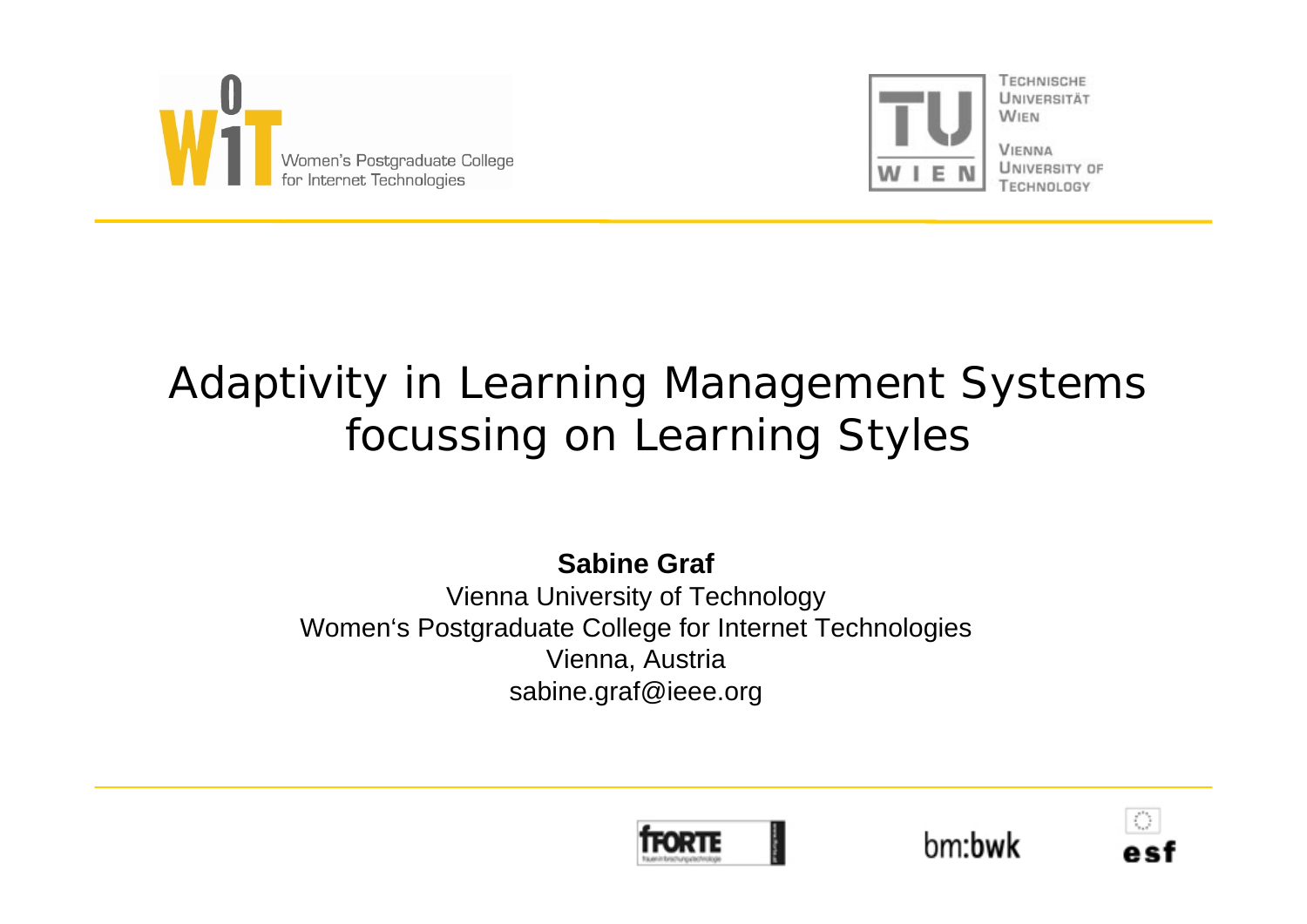

- **Learning Management Systems (LMS) are** commonly and successfully used in e-education but they provide the same course for all learners
- Learners have different needs
- Adaptivity increases the learning progress, leads to better performance, and makes learning easier

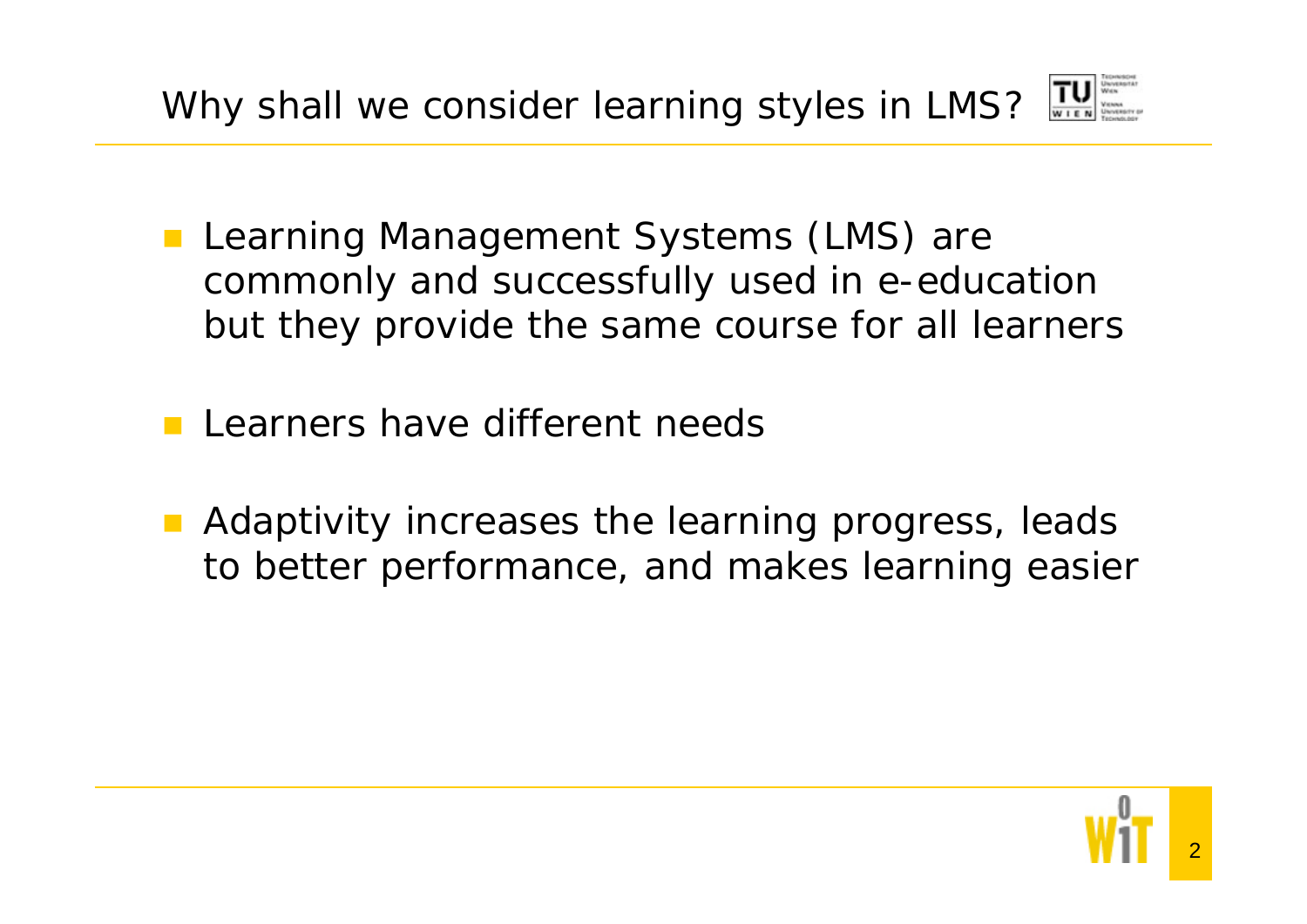

Adaptive systems aim at providing adaptivity

- $\bullet$  AHA!
- **TANGOW**
- **INSPIRE**
- $\bullet$  …

## **Limitations**

- $\bullet$  are either developed for specific content (e.g. accounting) or for specific features (e.g. adaptive quizzes)
- content cannot be reused
- are not often used

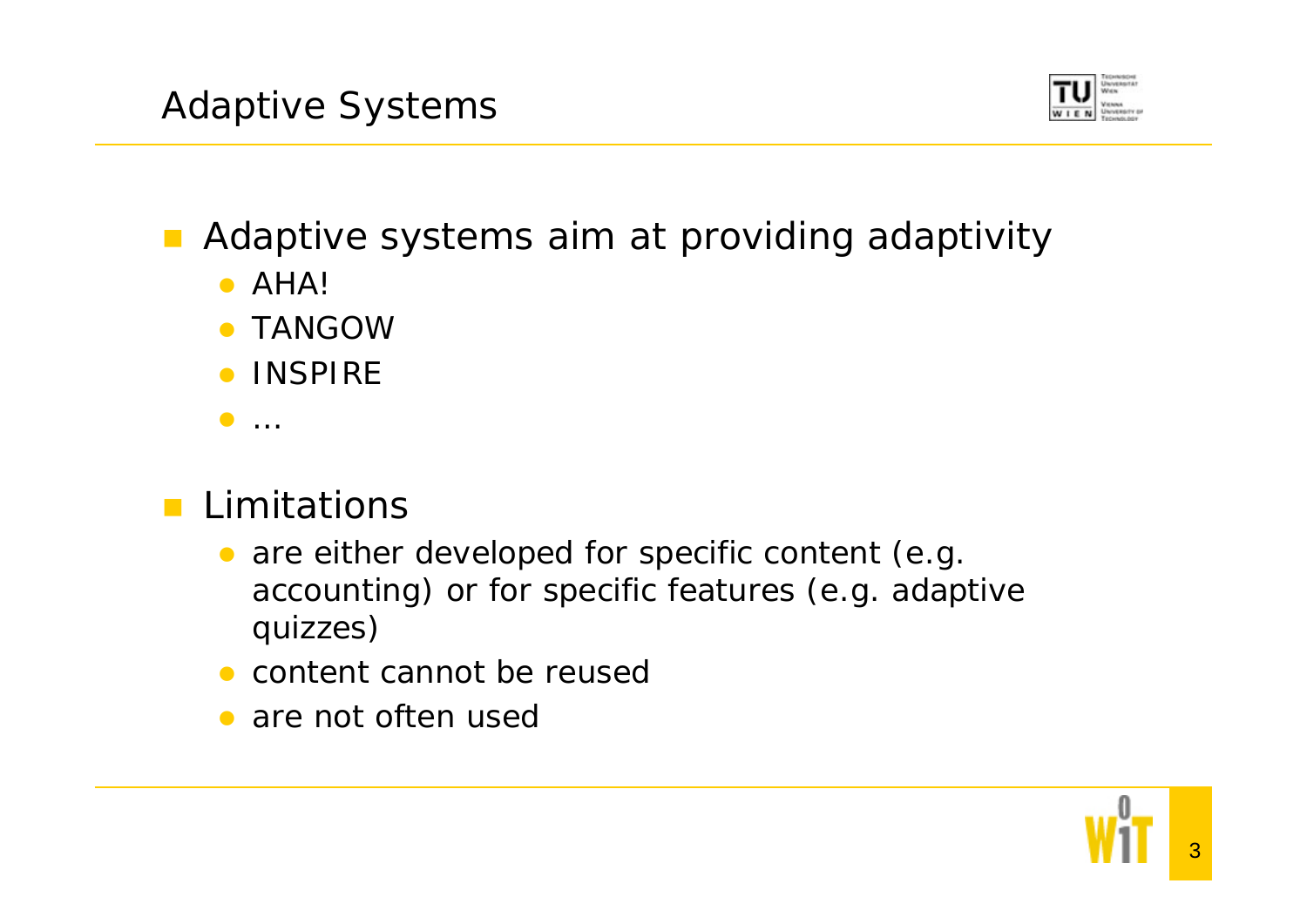

- **Learning Management Systems (e.g., Moodle,** Blackboard, WebCT, …) are developed to support authors/teachers to create courses
	- provide a lot of different features
	- $\bullet$ domain-independent
	- $\bullet$ content can be reused in other LMS
	- are often and successfully used in e-education
	- provide only little or in most cases no adaptivity

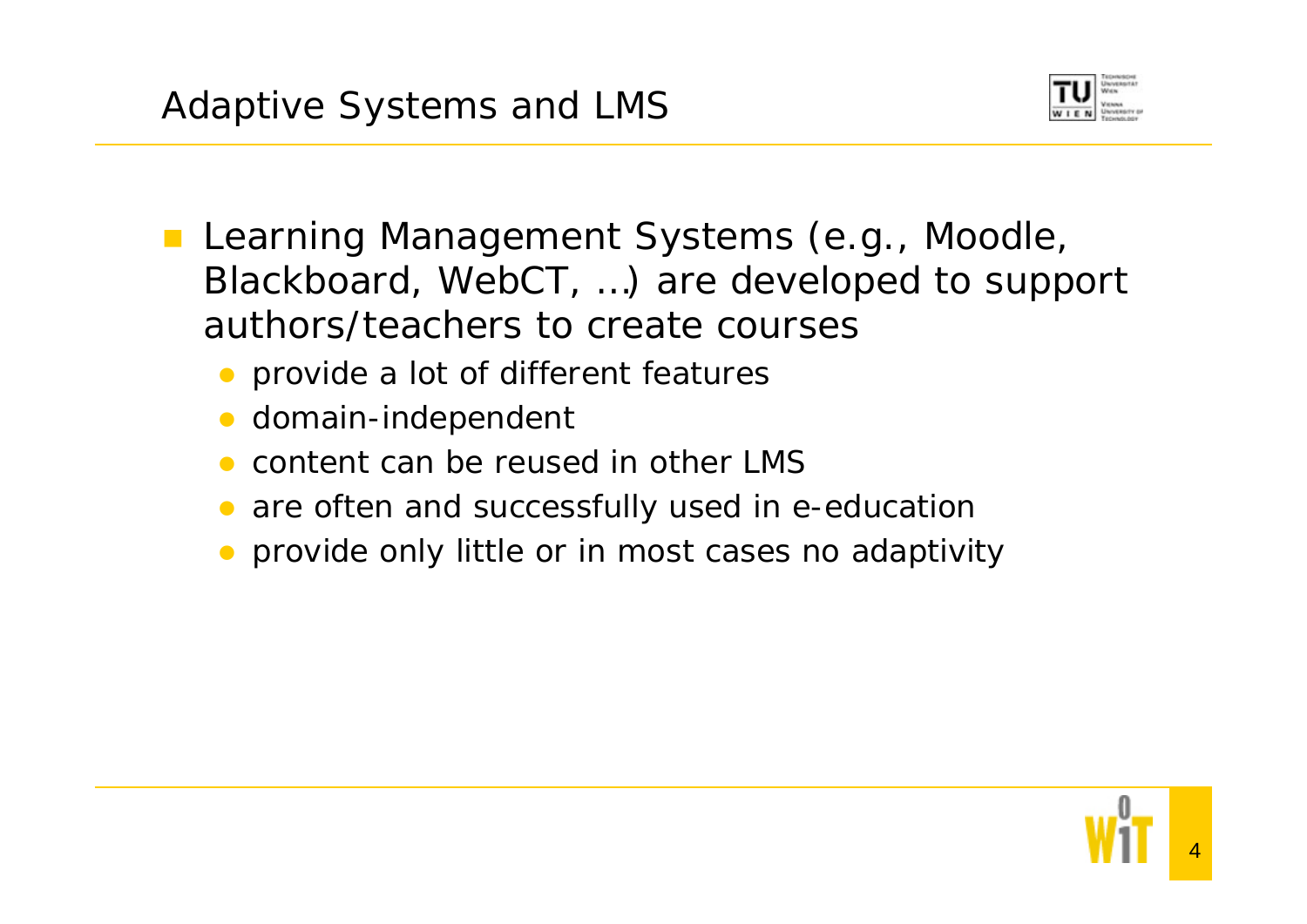

- $\mathcal{L}^{\text{max}}$ Focus on adaptivity based on learning styles
- $\mathcal{L}_{\mathcal{A}}$  How to incorporate learning styles in LMS?
	- How to identify learning styles automatically based on the behaviour of learners?
	- $\bullet$  How to improve the detection process of learning styles by the use of additional sources?
	- How to provide adaptivity based on learning styles in LMS?

### General aims

- $\bullet$  Developing and evaluating a concept for LMS in general that enables the systems to incorproate learning styles
- $\bullet$ Teachers should have as little as possible additional effort

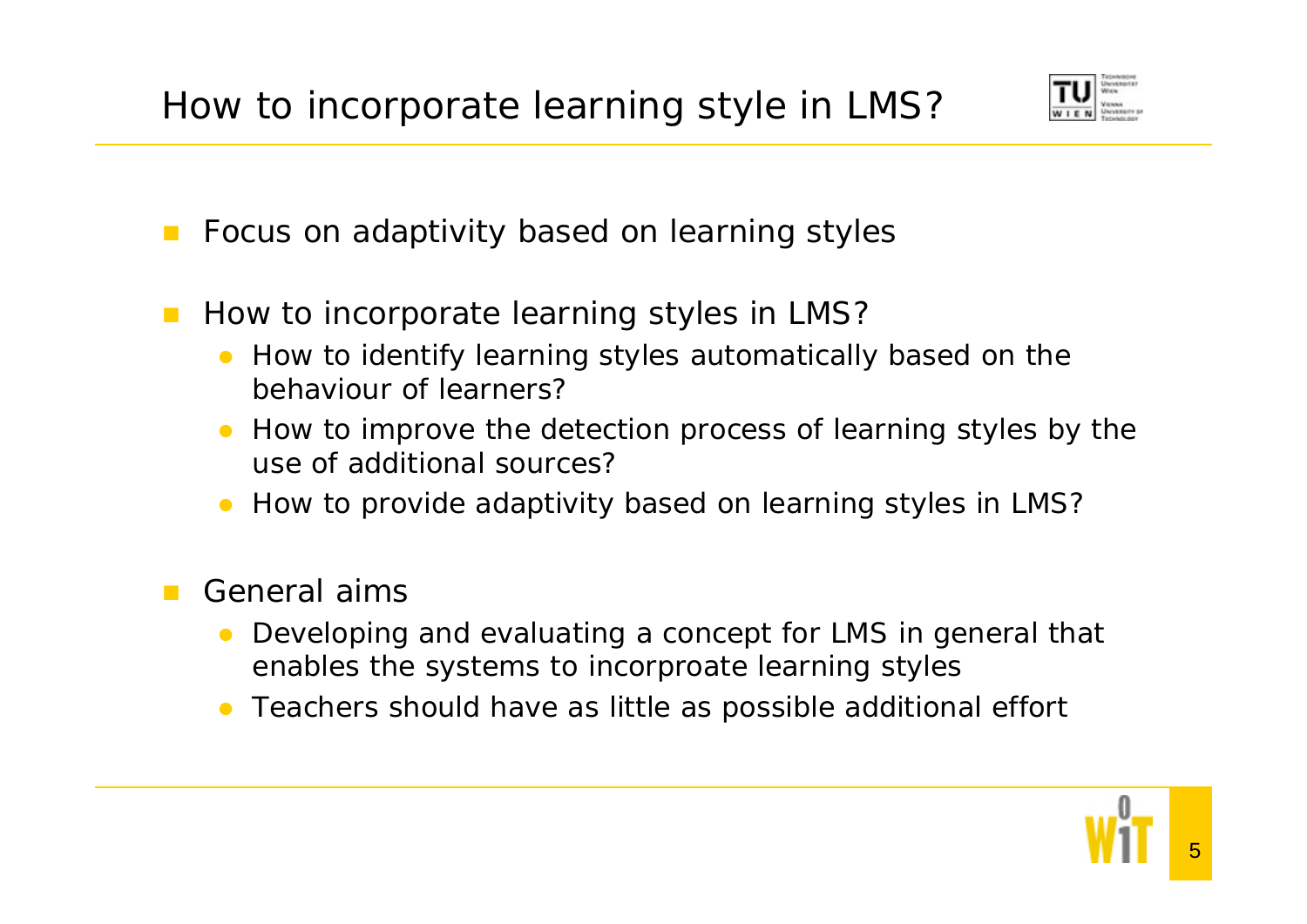

- $\mathcal{L}^{\mathcal{L}}$ Each learner has a preference on each of the dimensions
- Dimensions:
	- Active Reflective learning by doing – learning by thinking things through group work – work alone
	- **•** Sensing Intuitive concrete material – abstract materialmore practical – more innovative and creative patient / not patient with details standard procedures – challenges
	- Visual Verbal

learning from pictures – learning from words

• Sequential – Global learn in linear steps – learn in large leaps good in using partial knowledge - need "big picture" serial – holistic





6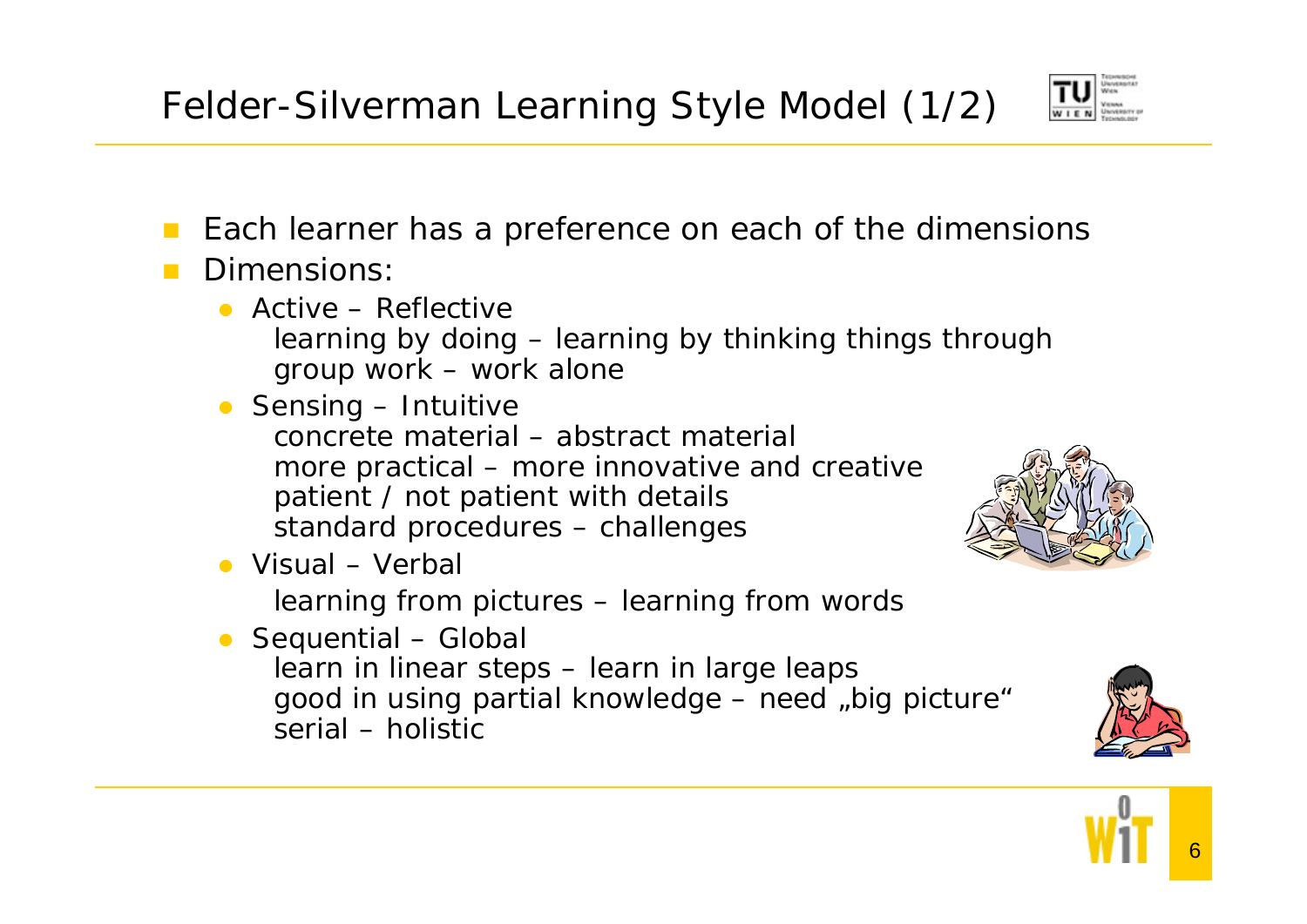Felder-Silverman Learning Style Model (2/2)



 $\mathcal{L}^{\mathcal{L}}$ Scales of the dimensions:



 $\rightarrow$  Strong preference but no support  $\rightarrow$  problems

 $\mathcal{C}^{\mathcal{A}}$ Differences to other learning style models:

- $\bullet$ describes learning style in more detail
- $\bullet$ represents also balanced preferences
- $\bullet$ describes tendencies

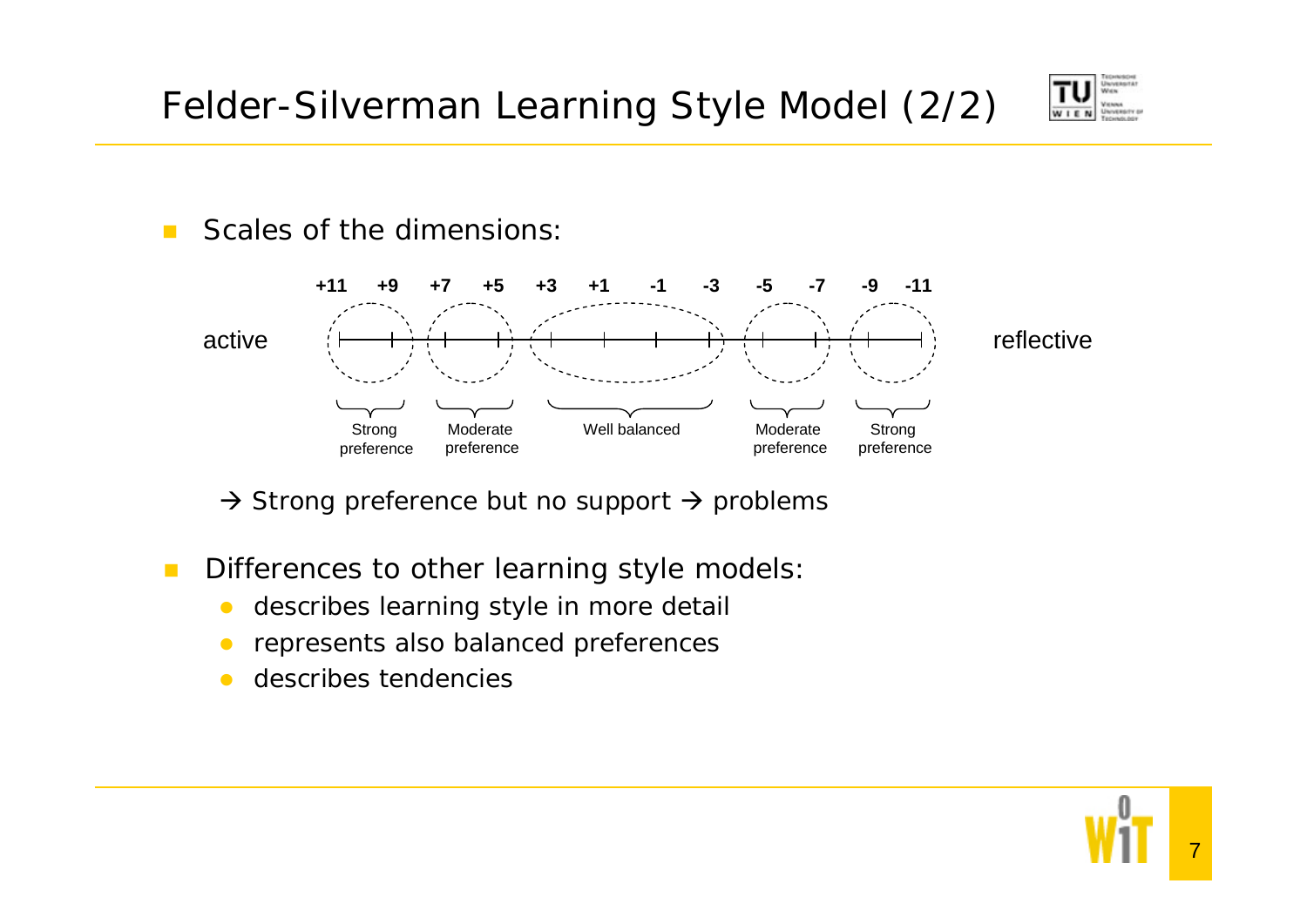

**Collaborative student modelling** 

- "Index of Learning Styles" (ILS) questionnaire
	- o 44 questions (11 for each dimension)
	- o Online available
- **•** Problems with questionnaires
	- { Motivate students to fill it out
	- { Non-intentional influences
	- $\circ$  Can be done only once

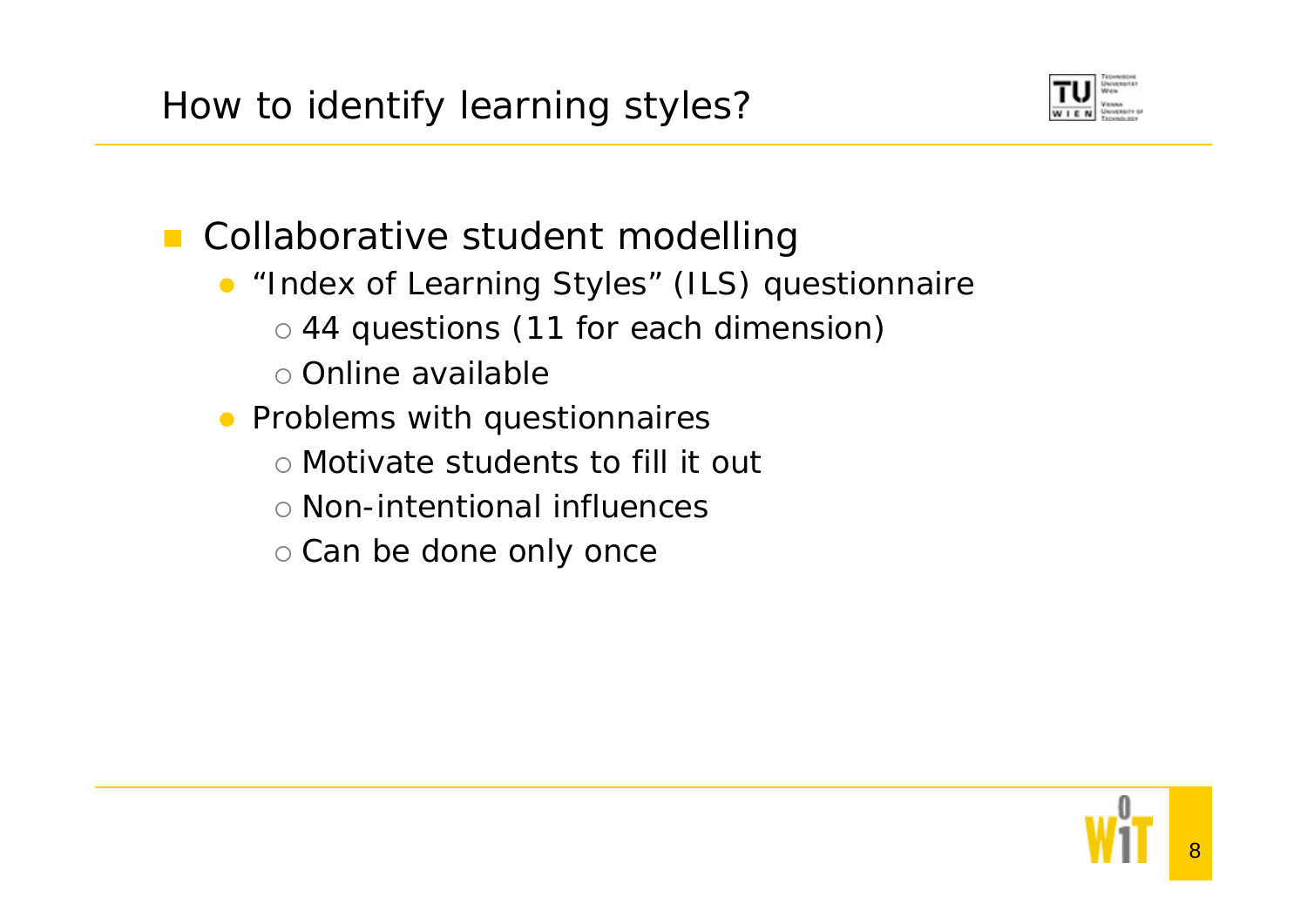

Automatic student modelling

- What are students really doing in an online course?
- $\bullet$ Infer their learning styles from their behaviour
- **Advantages** 
	- { Students have no additional effort
	- $\circ$  Can be updated frequently  $\rightarrow$  higher tolerance
- Problem/Challenge
	- $\circ$  Get enough reliable information to build a robust student model
		- $\rightarrow$  certain amount of data about the behaviour
		- $\rightarrow$  use information related to learning styles as additional source

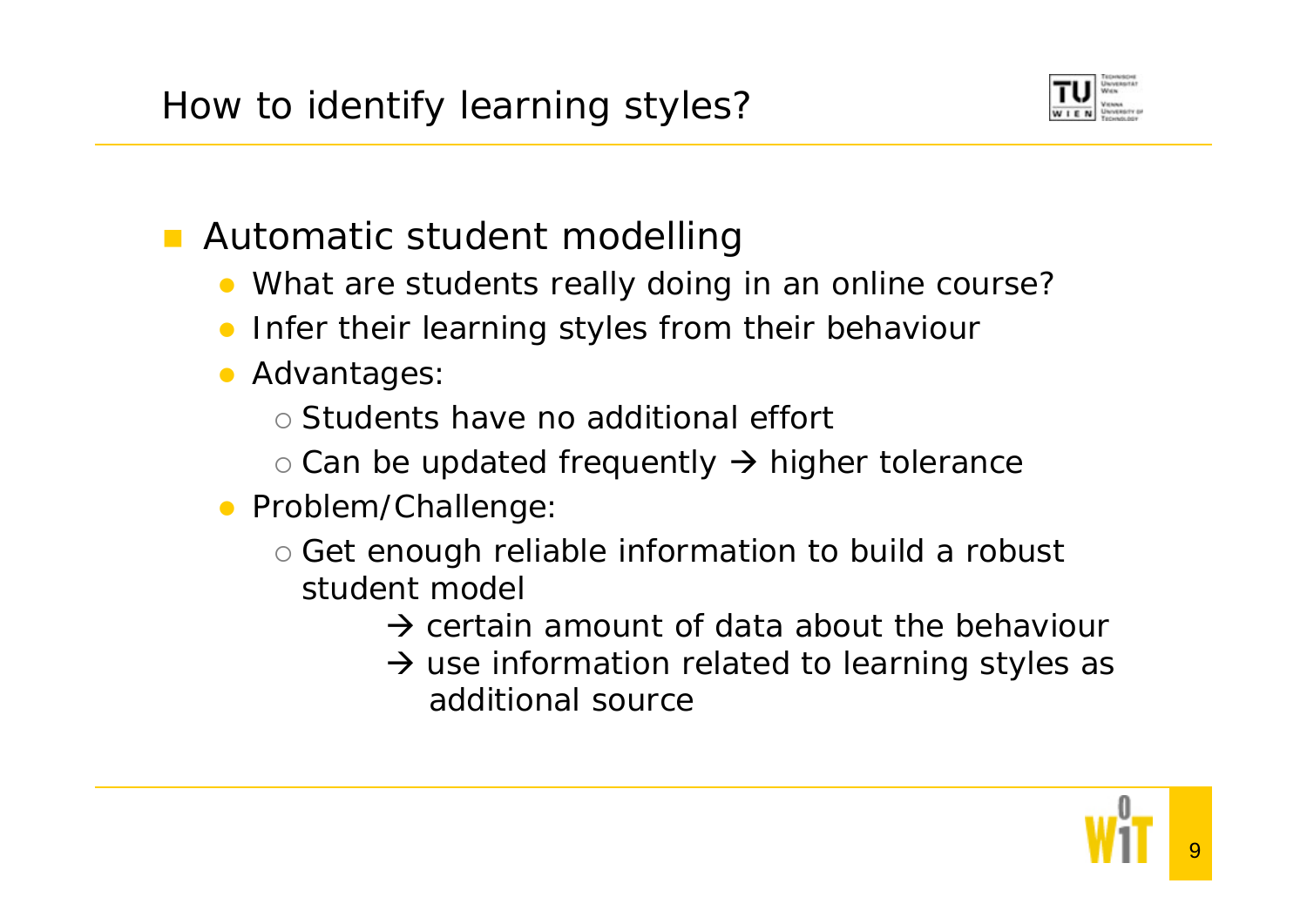- $\mathcal{L}^{\text{max}}$ DeLeS <sup>=</sup>**De**tecting **Le**arning **S**tyles
- Basic concept
	- $\bullet$ Define relevant patterns of behaviour
	- $\bullet$ Extract data about patterns from the LMS database
	- $\bullet$ Calculate learning styles based on the gathered data
- $\mathbb{R}^n$  Requirements
	- Applicable for LMS in general
		- $\rightarrow$  Usable for different database schemata

 $\rightarrow$  Deal with missing data since maybe not all information can be tracked by each LMS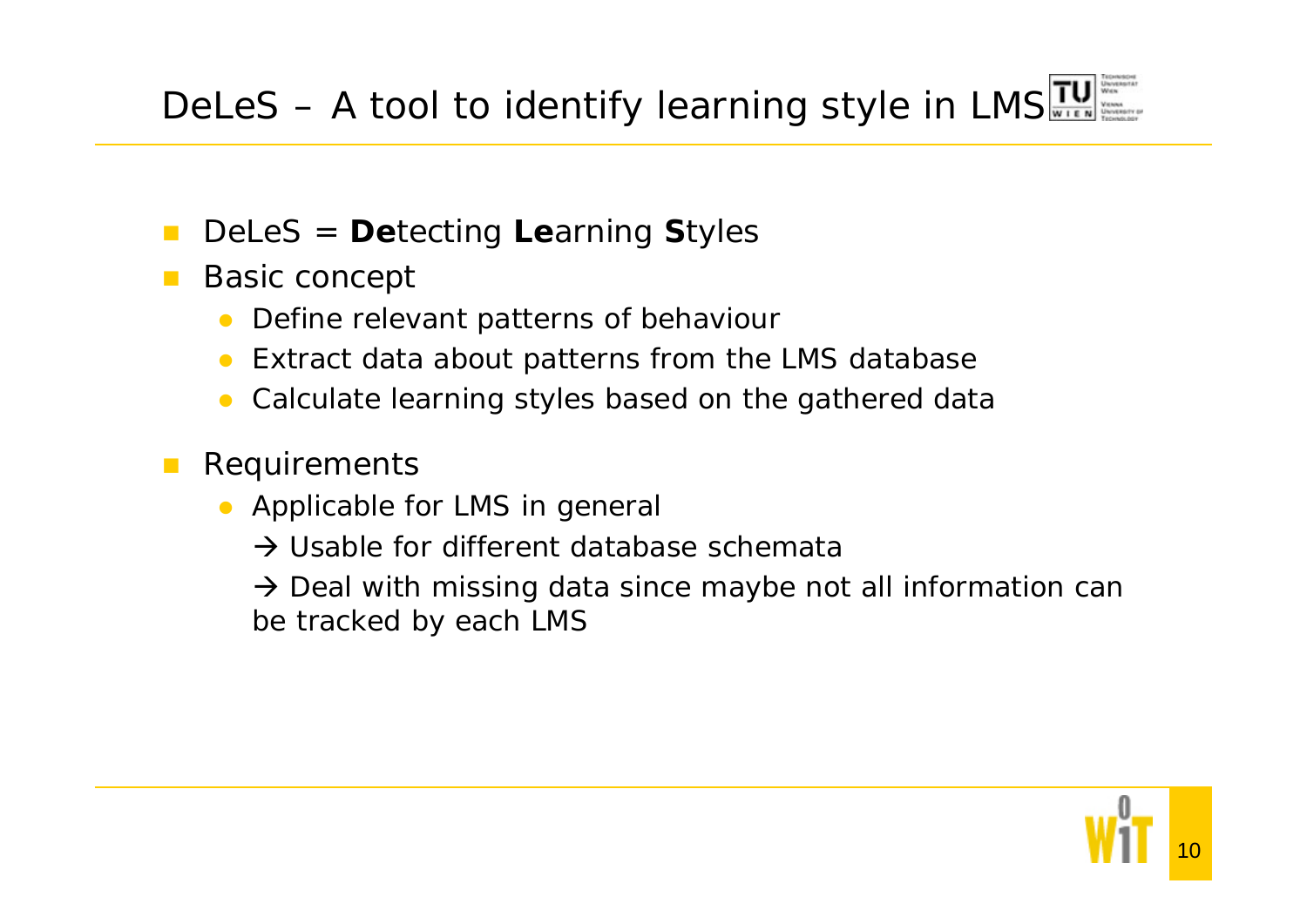

- $\mathbf{r}$  Felder and Silverman describe how learners with specific preferences act in learning situations
- Mapped the behaviour to online-learning
- $\mathcal{L}^{\mathcal{A}}$  Only commonly used features are considered:
	- $\bullet$ Content objects
	- **•** Outlines
	- $\bullet$ Examples
	- $\bullet$  Tests (self-assessment and marked)
	- **•** Exercises
	- $\bullet$  Communication tools (forum, chat)



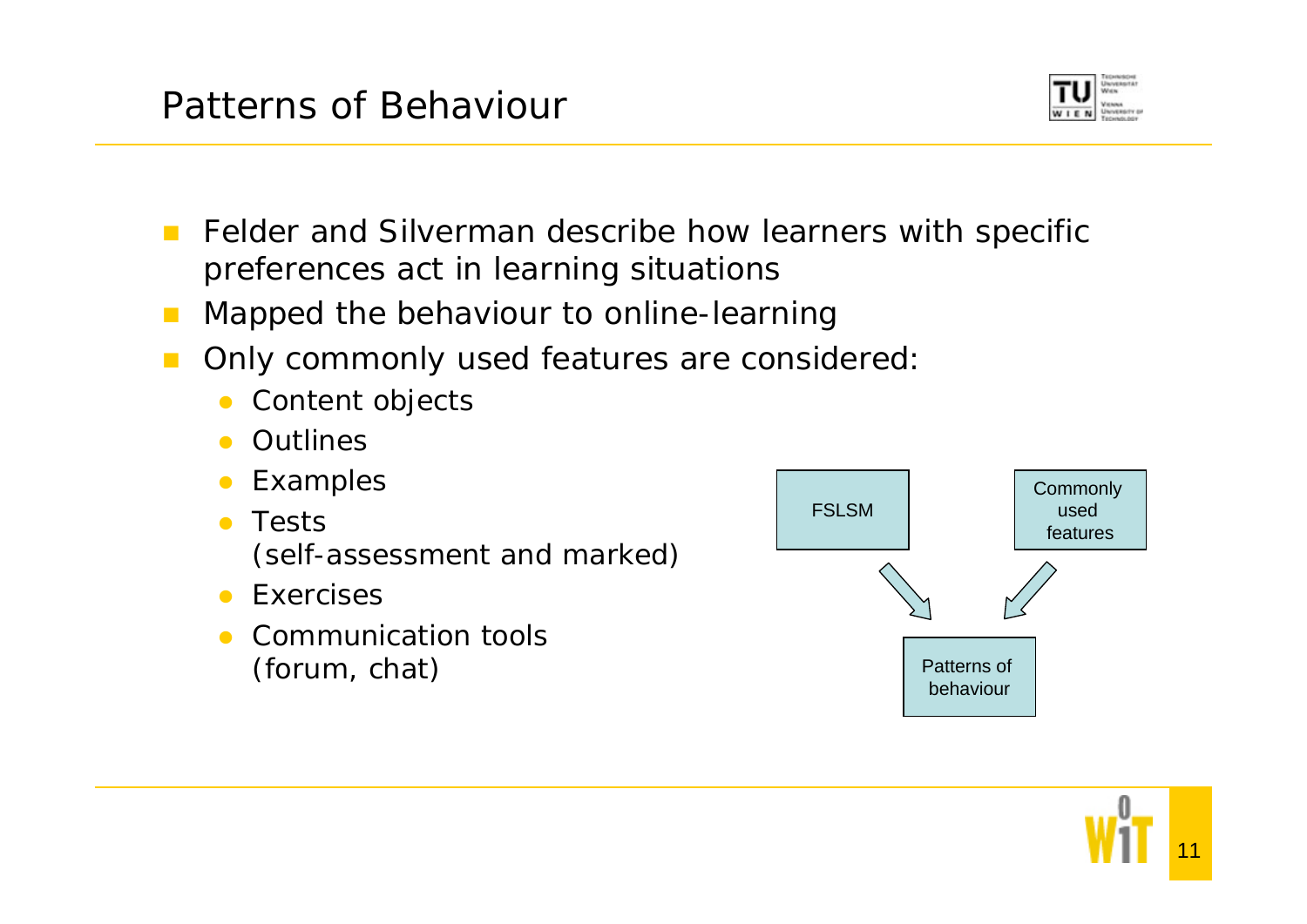## Patterns of Behaviour



### **Active/Reflective**

Visits of forum (act)

Postings in forum (act)

Visits of chat (act)

Postings in chat (act)

Visits of exercise (act)

Time spent on exercises (act)

Time spent on examples (ref)

Time spent on content objects (ref)

### **Sequential/Global**

Correct answers: detail/overview (seq) Performance of marked tests (seq) Performance of self-assessment tests (seq) Visits of outline (glo) Time spent on outline (glo) Skips learning objects (glo) Visits of course overview page (glo) Time spent on course overview page (glo)

**Sensing/Intuitive** 

Correct answers: facts/concepts (sen) Revisions of marked tests (sen) Revisions of self-assessment tests (sen) Duration of marked tests (sen) Duration of self-assessment tests (sen) Visits of exercises (int) Time spent on exercises (int) Visits of self-assessment tests (sen) Visits of examples (sen) Time spent on examples (sen)

### **Visual/Verbal**

Visits of forum (ver) Postings in forum (ver) Visits of chat (ver) Postings in chat (ver) Time spent on graphics (vis) Correct answers: graphics (vis)

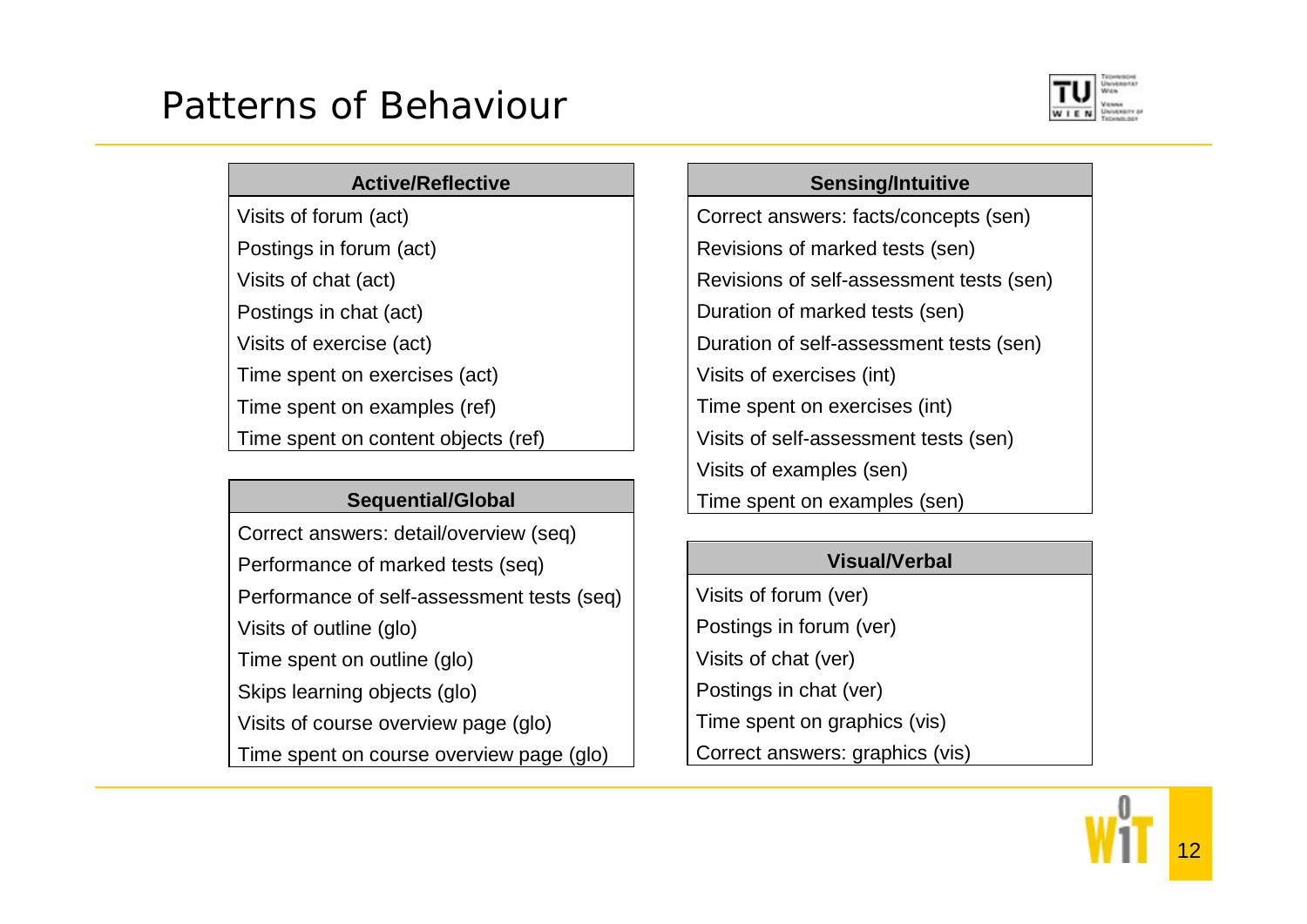



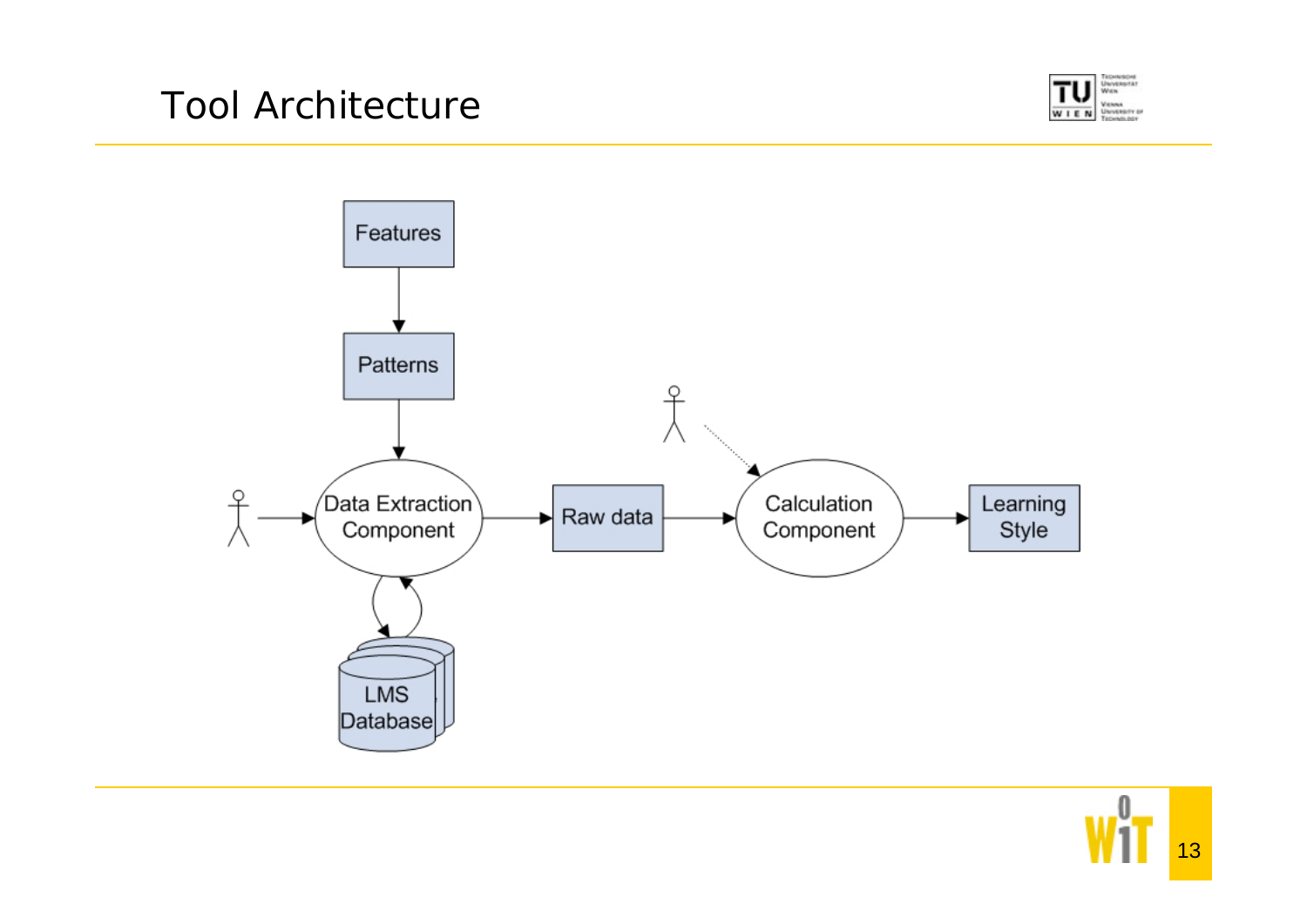

#### $\mathcal{L}_{\mathcal{A}}$ Extended Moodle to track all required data

- $\bullet$ Additional meta-data for distinguishing between certain kinds of learning objects (e.g. content/example/outline or self- assessment/marked\_test/exercise)
- $\bullet$ Additional meta-data to specify certain learning objects in more detail (e.g. kind of questions, inclusion of graphics)
- **•** Extended tracking features regarding revisions on tests
- Case studies
	- $\bullet$ 75 students (Object-oriented modelling course)
	- $\bullet$ 43 students (Web-Engineering course)
- **The Contract**  Ongoing work
	- $\bullet$  Using Bayesian Networks in order to identify dependencies between patterns of behaviour and learning styles
	- Combining the results with the patterns derived from literature
	- $\bullet$  Evaluating the detection process of learning styles by comparing the results from DeLeS with results from the ILS questionnaire

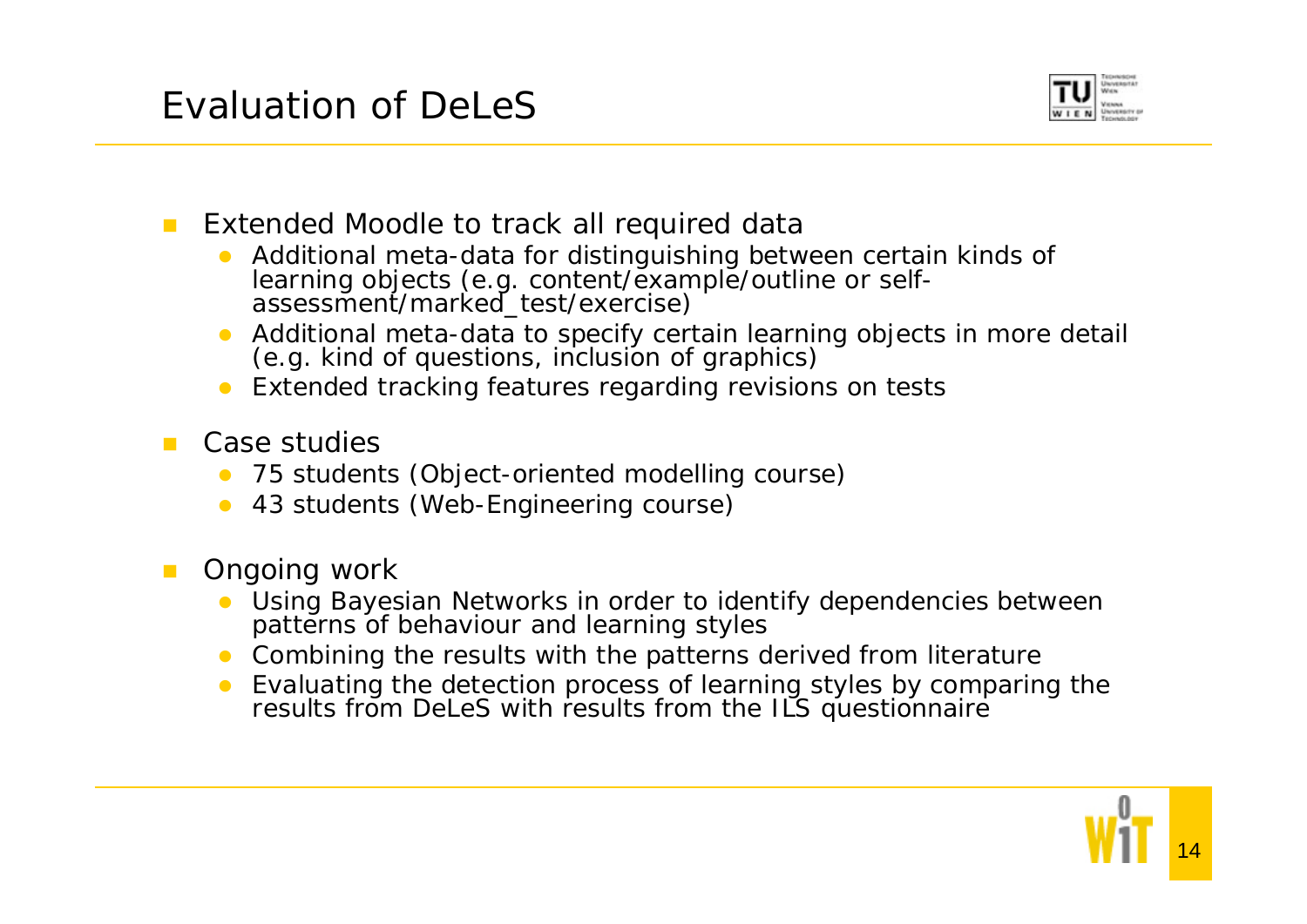

- Investigations about learning styles and cognitive abilities
	- Abilities to perform any of the functions involved in cognition whereby cognition can be defined as the mental process of knowing, including aspects such as awareness, perception, reasoning, and judgment.
	- Cognitive abilities are more or less stable over time
	- **Important abilities for learning** 
		- $\circ$  Working memory capacity
		- $\circ$  Inductive reasoning ability
		- o Information processing speec
		- $\circ$  Associative learning skills

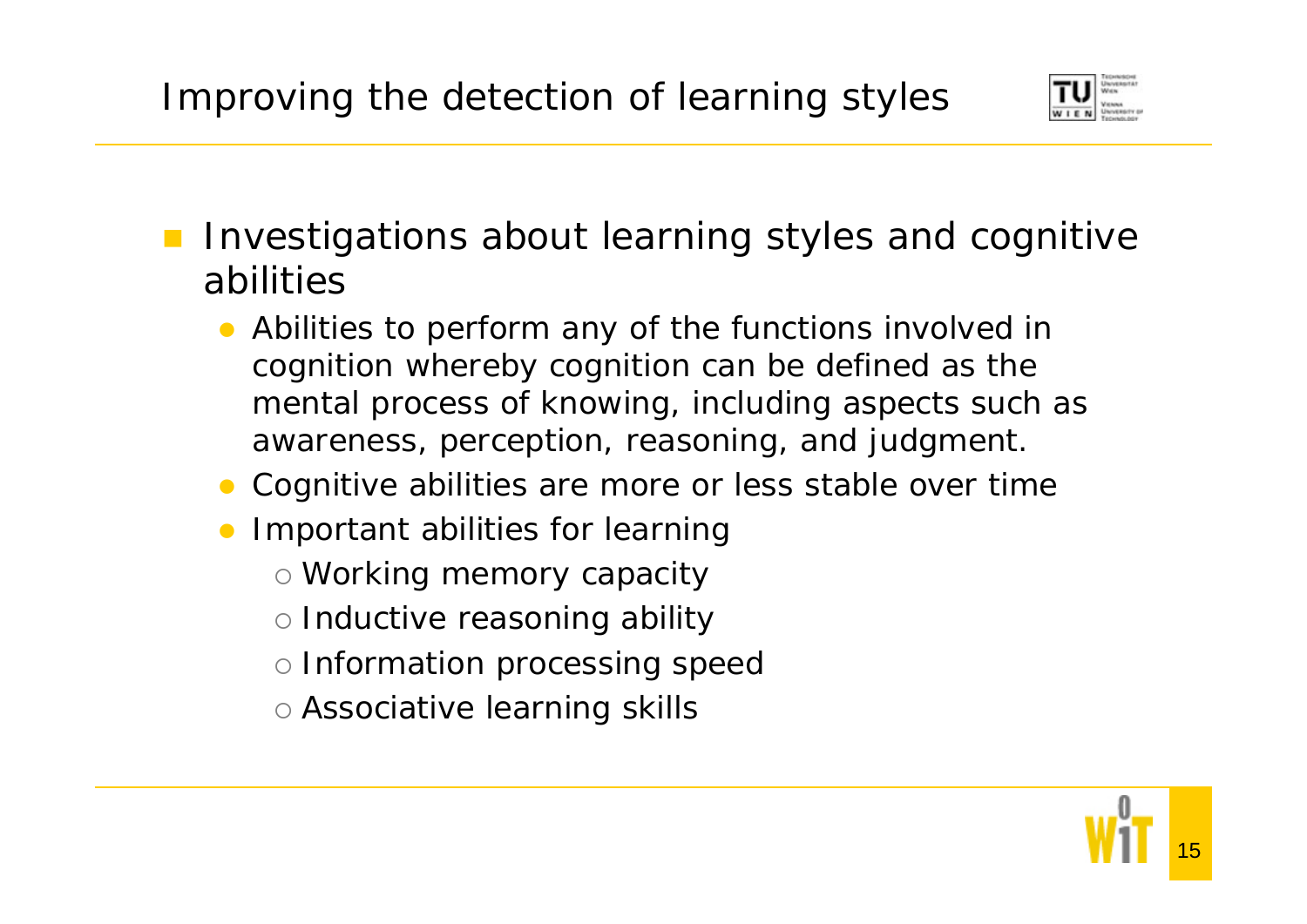## Relationship between Cognitive Traits and Learning Styles



Why shall we relate cognitive traits and learning styles?

 $\mathcal{L}^{\mathcal{L}}$  Case 1: Only one kind of information (CT and LS) is considered  $\rightarrow$  Get some hints about the other one



 $\mathcal{L}^{\mathcal{A}}$  Case 2: Both kinds of information are considered  $\rightarrow$  The information about the one can be included in the identification process of the other and vice versa  $\rightarrow$  The student model becomes more reliable

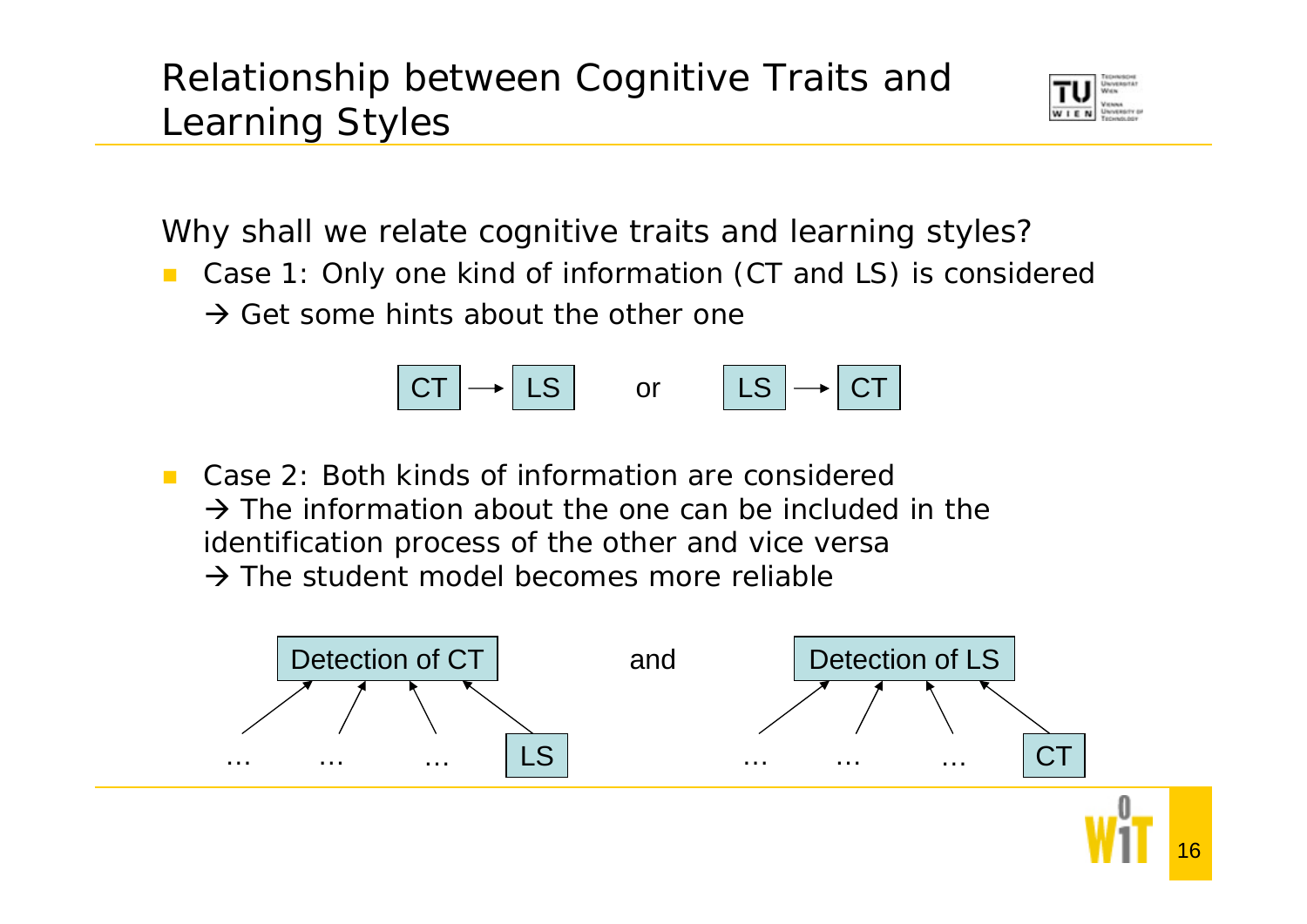



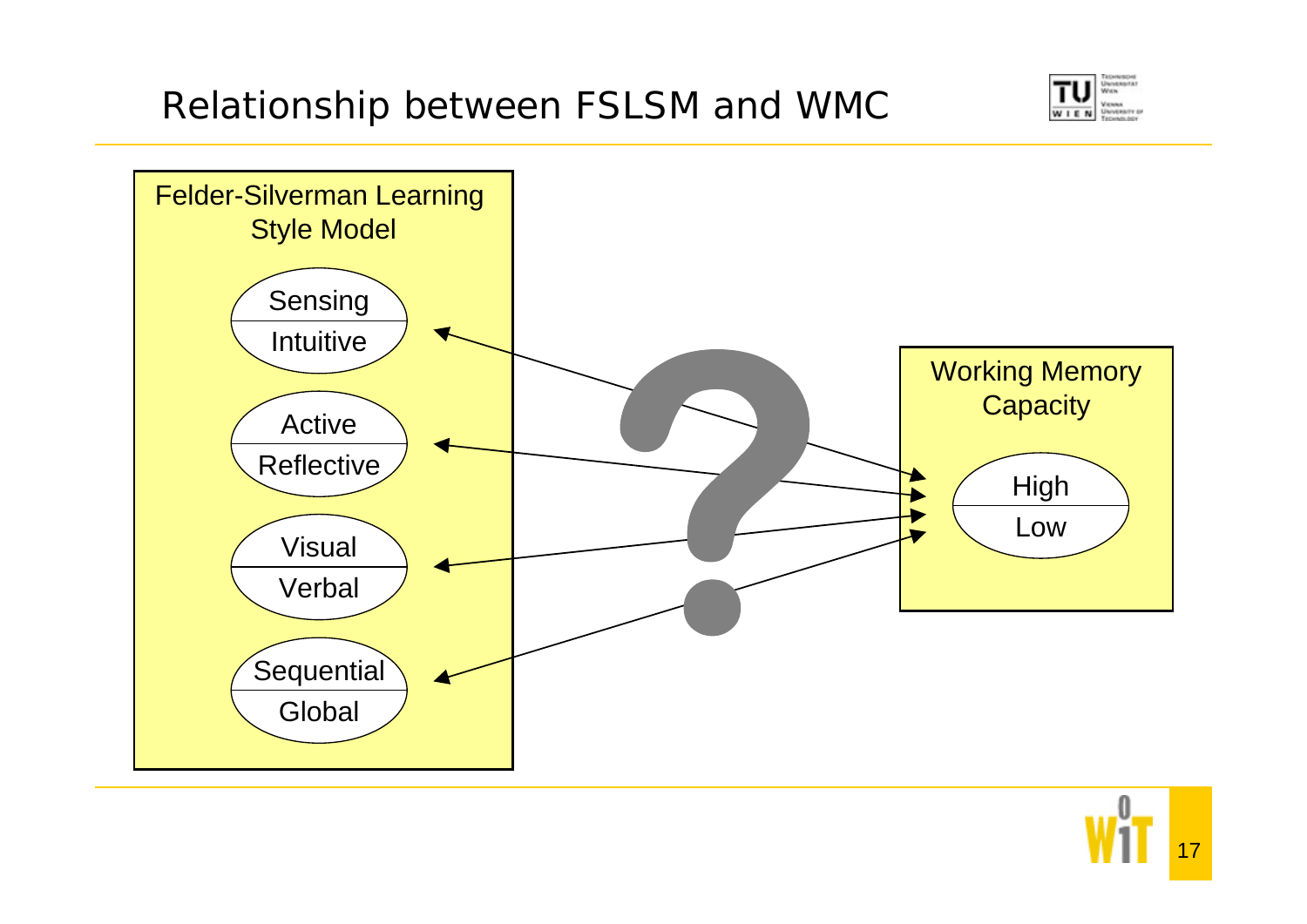## Literature Research



|                                            | High WMC                            | Low WMC       |  |
|--------------------------------------------|-------------------------------------|---------------|--|
|                                            | <b>Reflective</b>                   | <b>Active</b> |  |
|                                            | Beacham, Szumko, and Alty (2003)    |               |  |
|                                            | Hadwin, Kirby, and Woodhouse (1999) |               |  |
|                                            | Kolb (1984)                         |               |  |
|                                            | Summervill (1999)                   |               |  |
|                                            | Witkin et al. (1977)                |               |  |
|                                            | <b>Intuitive</b>                    | Sensing       |  |
| Felder-Silverman Learning Style Dimensions | Bahar and Hansell (2000)            |               |  |
|                                            | Davis (1991)                        |               |  |
|                                            | Ford and Chen (2000)                |               |  |
|                                            | Hudson (1966)                       |               |  |
|                                            | Kinshuk and Lin (2005)              |               |  |
|                                            | Scandura (1973)                     |               |  |
|                                            | Witkin et al. (1977)                |               |  |
|                                            | <b>Verbal or Visual</b>             | <b>Visual</b> |  |
|                                            | Beacham, Szumko, and Alty (2003)    |               |  |
|                                            | Simmons and Singleton (2000)        |               |  |
|                                            | Wey and Waugh (1993)                |               |  |
|                                            | <b>Sequential</b>                   | Global        |  |
|                                            | Beacham, Szumko, and Alty (2003)    |               |  |
|                                            | Ford and Chen (2000)                |               |  |
|                                            | Huai (2000)                         |               |  |
|                                            | Liu and Reed (1994)                 |               |  |
|                                            | Mortimore (2003)                    |               |  |
|                                            | Witkin et al. (1977)                |               |  |

|                  | High WMC                 | Low WMC         |
|------------------|--------------------------|-----------------|
| Cognitive Styles | Field-independent        | Field-dependent |
|                  | Al-Naeme (1991)          |                 |
|                  | Bahar and Hansell (2000) |                 |
|                  | El-Banna (1987)          |                 |
|                  | Pascual-Leone (1970)     |                 |
|                  | <b>Divergent</b>         | Convergent      |
|                  | Bahar and Hansell (2000) |                 |
|                  | Serial                   | <b>Holistic</b> |
|                  | Huai (2000)              |                 |

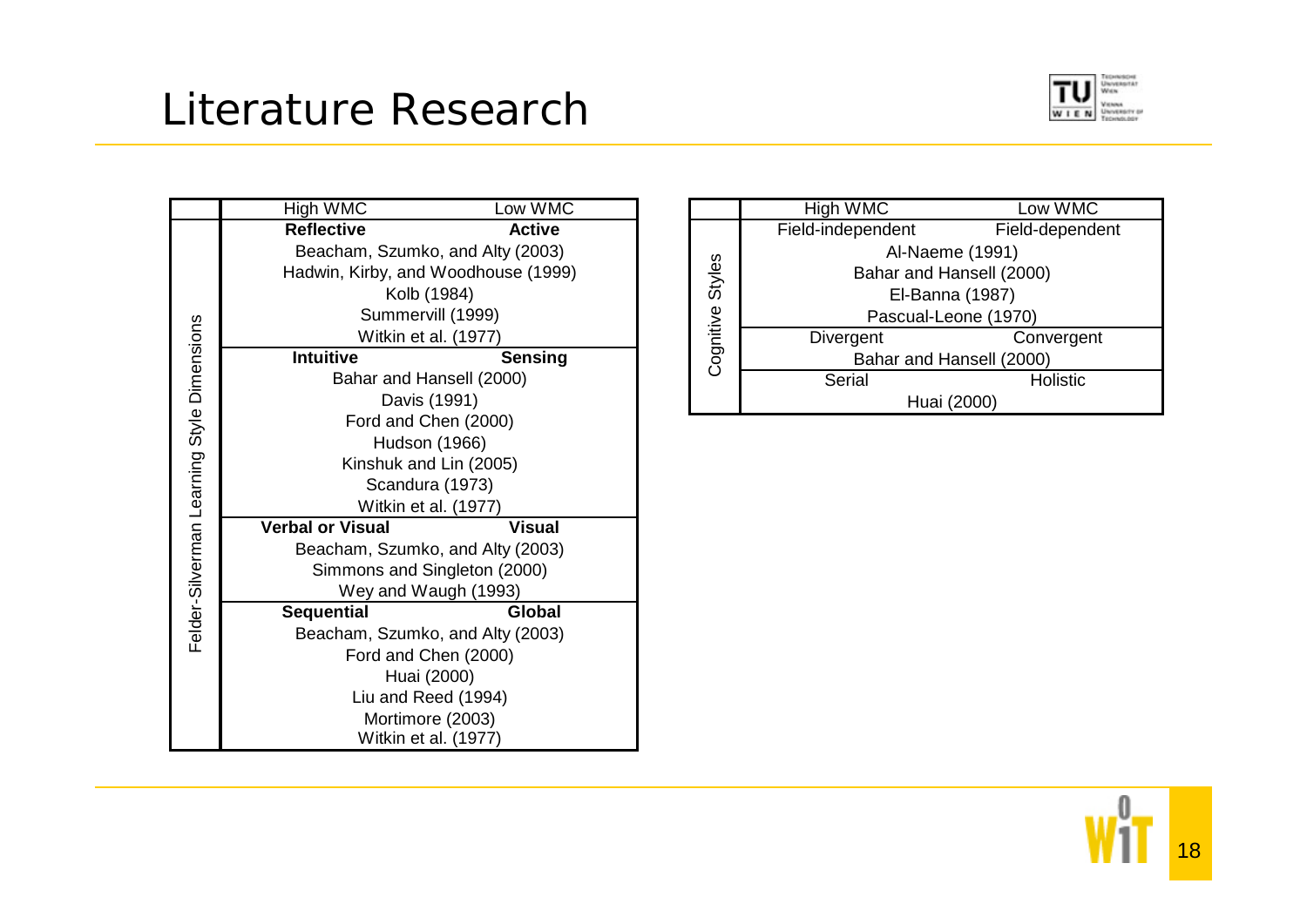



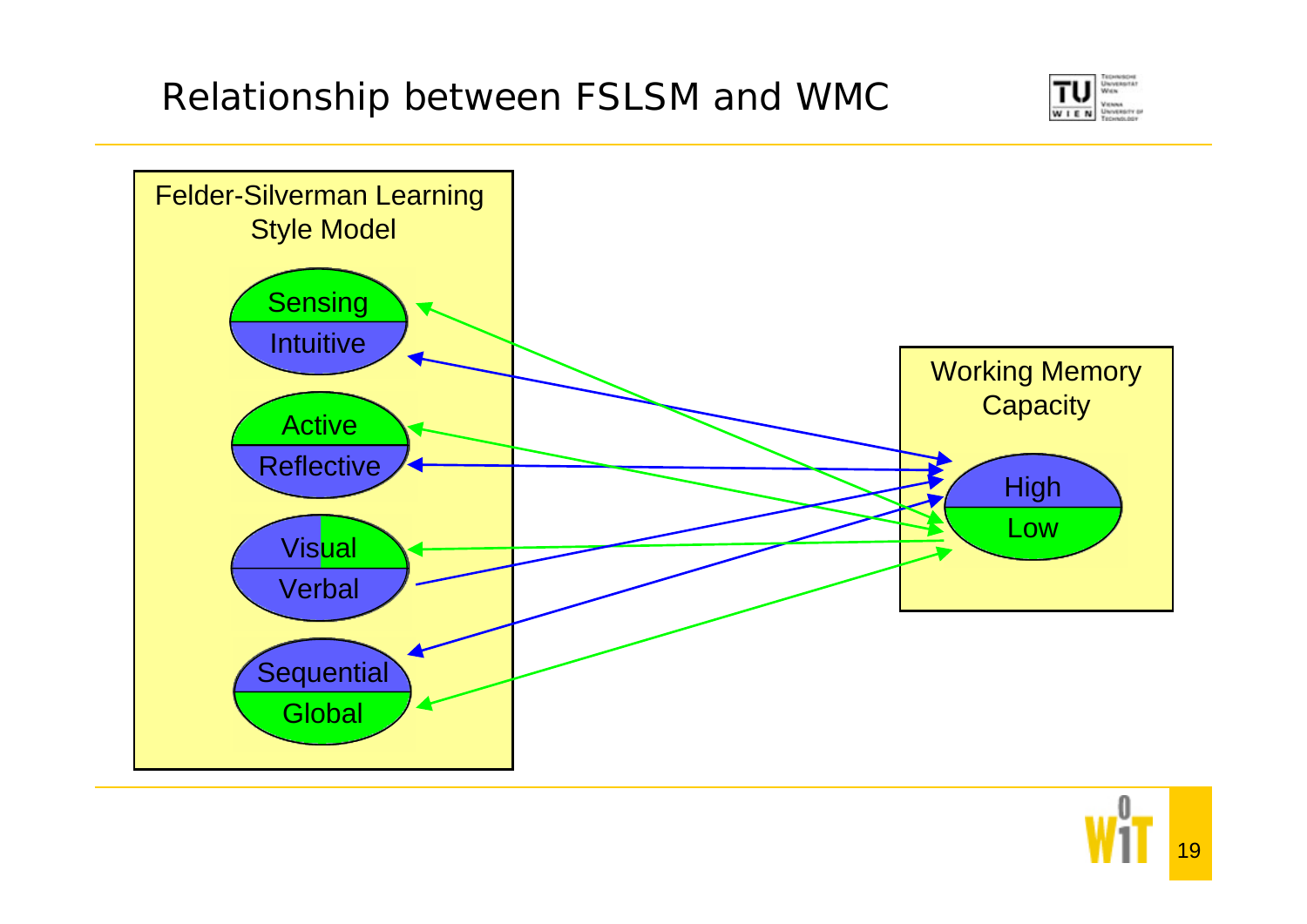

## **Participants**

- 225 students from Austria
- $\mathcal{L}^{\text{max}}$  Detecting learning style
	- ILS questionnaire
- **Detecting working memory capacity** 
	- WebOSpan Task

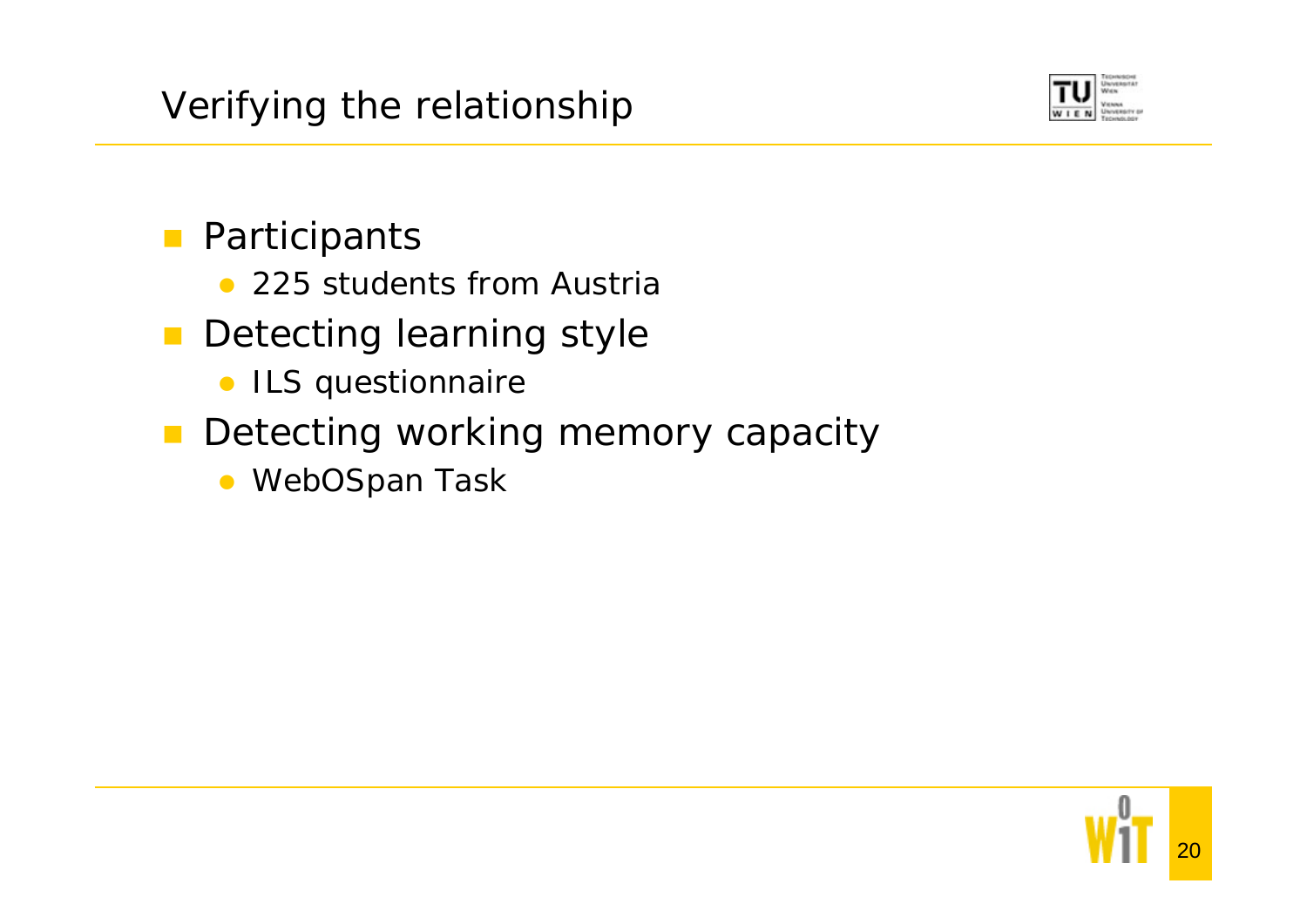

- Active/reflective:
	- $\bullet$ Low WMC <-> strong active preference
	- $\bullet$ Low WMC <-> strong reflective preference
	- $\bullet$ High WMC <-> balanced learning preference
- **The Co**  Sensing/intuitive:
	- $\bullet$ Low WMC <-> sensing learning preference
	- $\bullet$ High WMC <-> balanced learning preference
- Visual/verbal:
	- $\bullet$ Low WMC -> visual learning preference
	- Verbal learning preference -> high WMC
- Sequential/Global:
	- $\bullet$ No relationship found
- $\rightarrow$  Identified relationships can be included in the detection process of learning styles and cognitive traits

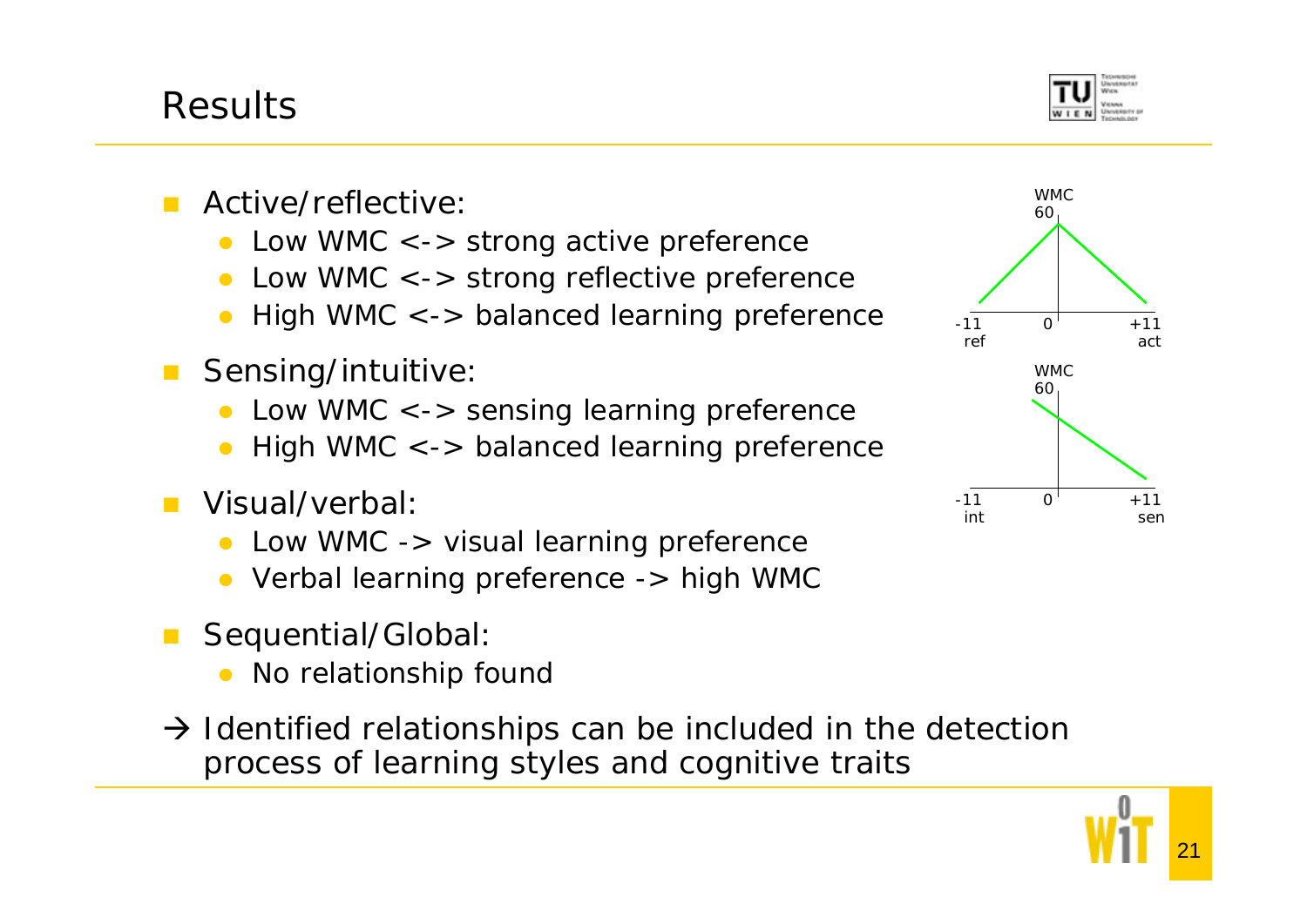## Using the information in DeLeS





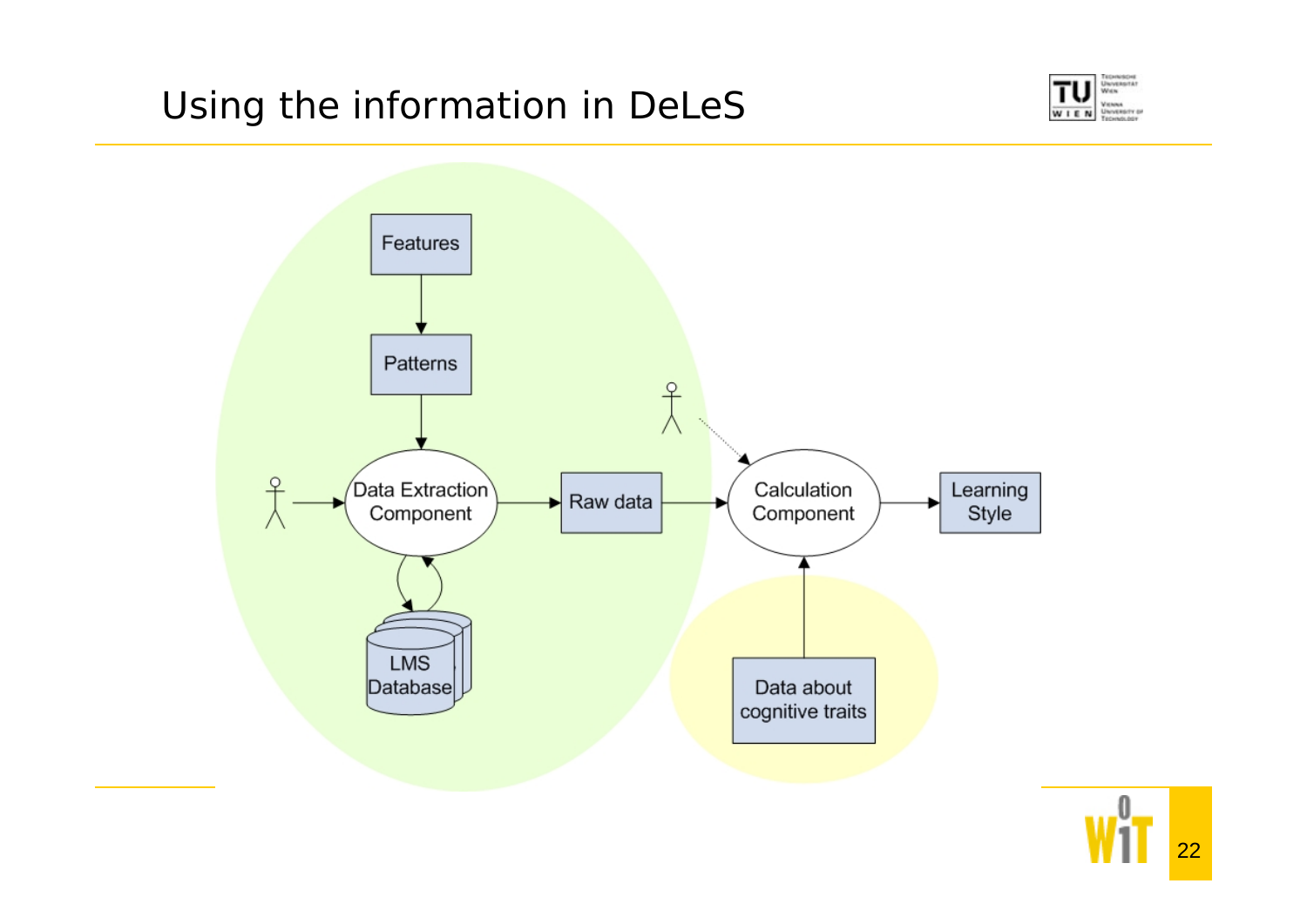

- $\mathcal{L}_{\mathcal{A}}$  Develop a concept which enables LMS to automatically generate adaptive courses
- $\mathcal{L}^{\mathcal{A}}$  Incorporates only common kinds of learning objects
	- $\bullet$ Content
	- $\bullet$ **Outlines**
	- $\bullet$ **Conclusions**
	- $\bullet$ Examples
	- $\bullet$ Self-assessment tests
	- $\bullet$ Exercises
- $\mathcal{L}_{\mathcal{A}}$  Requirements for teachers
	- **•** Provide learning objects
	- $\bullet$ Annotate learning objects (distinguish between the objects)

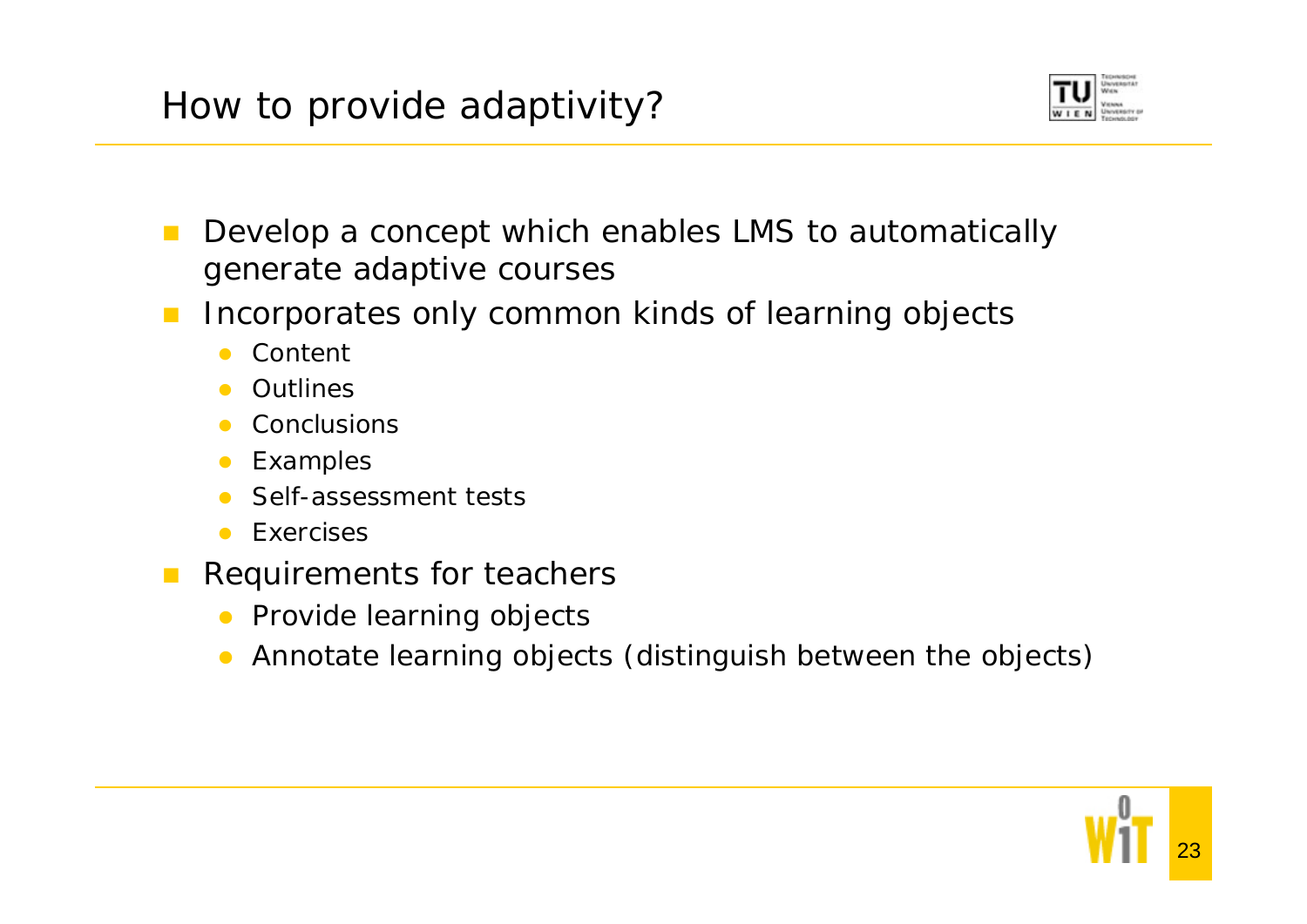

**Chapter 1:**

**Examples**

**Self-assessment**

**Exercises**

**Outline**

**Content Content with/without outlines between subchapters**

**Conclusion**

**Examples**

**Self-assessment**

**Exercises**

**Conclusion**

**Chapter 2:**

**…**

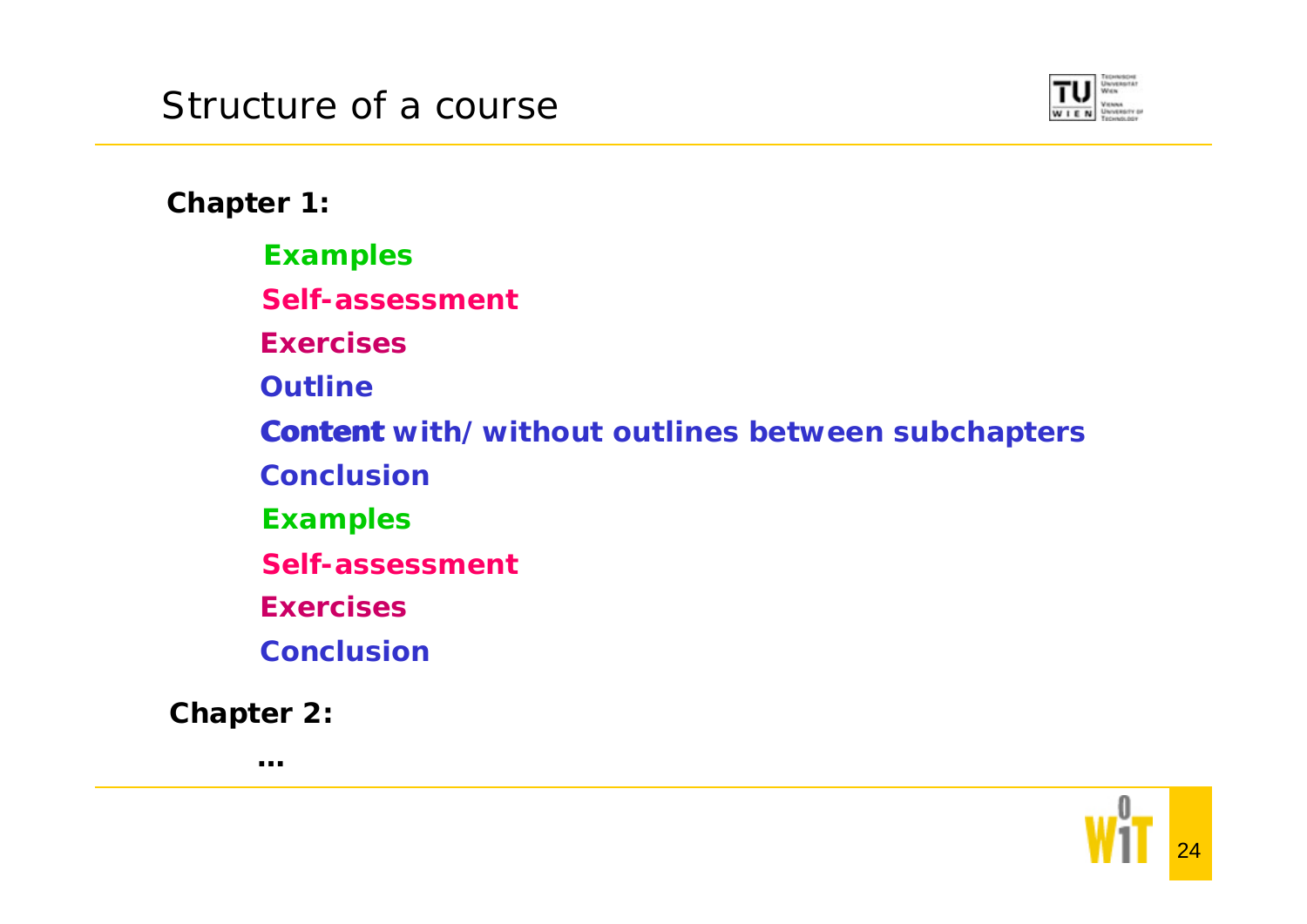

- Sequence of examples (before or after content)
- Sequence of exercises (before or after content)
- Sequence of self-assessments (before or after content)
- Sequence of outlines (only once before content or between content)
- Sequence of conclusion (after content or at the end of the chapter)
- **Number of examples**
- Number of exercises

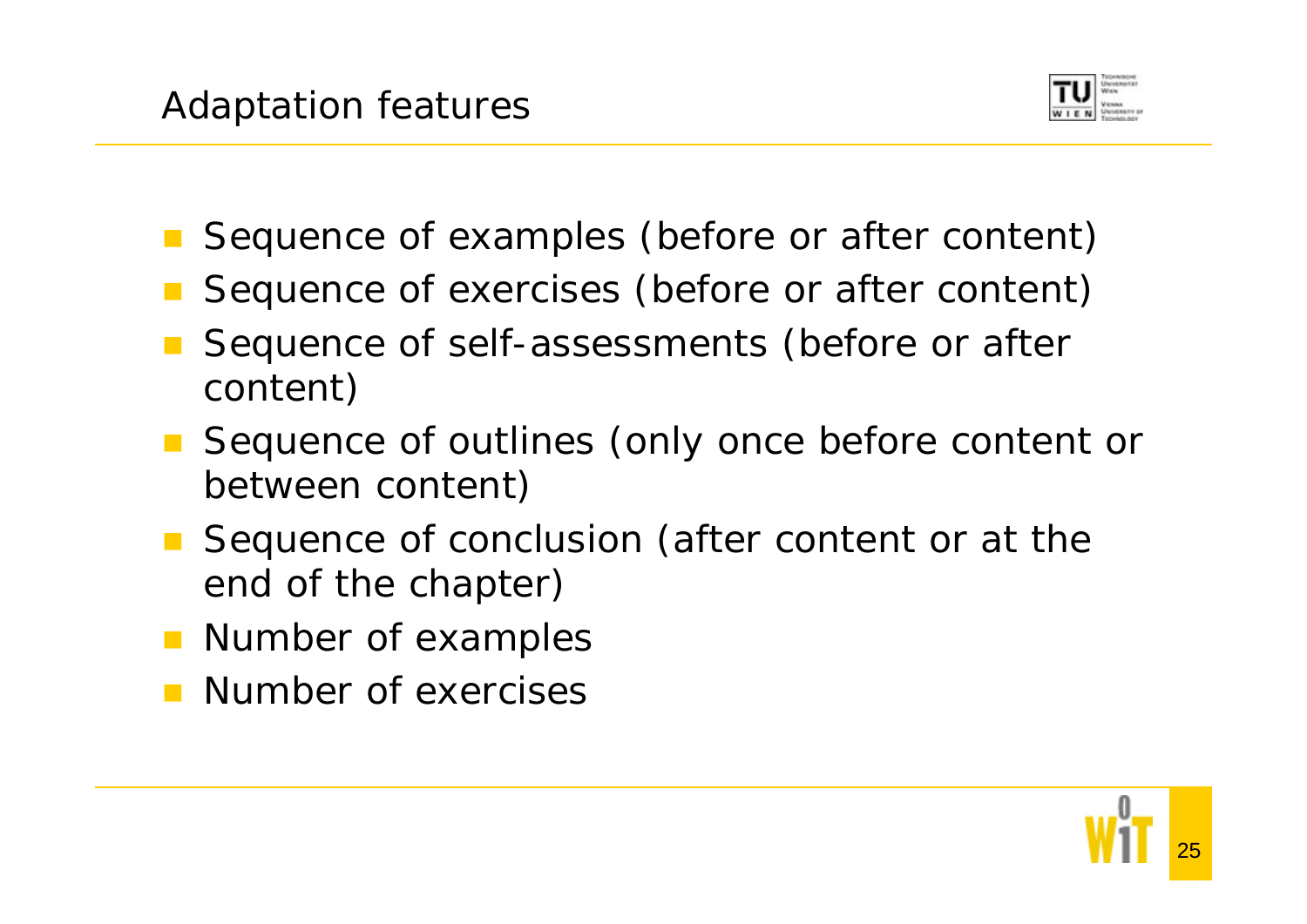

## **E** Active learners

- Self-assessments before and after content
- $\bullet$ High number of exercises
- Low number of examples
- $\bullet$ Outline only at the begin of content
- Conclusions at the end of the chapter
- **Reflective learners** 
	- **Outlines between content**
	- Conclusion after content
	- $\bullet$ Avoid self-assessments before content
	- $\bullet$ Examples after content
	- **Exercises after content**
	- Low number of exercises

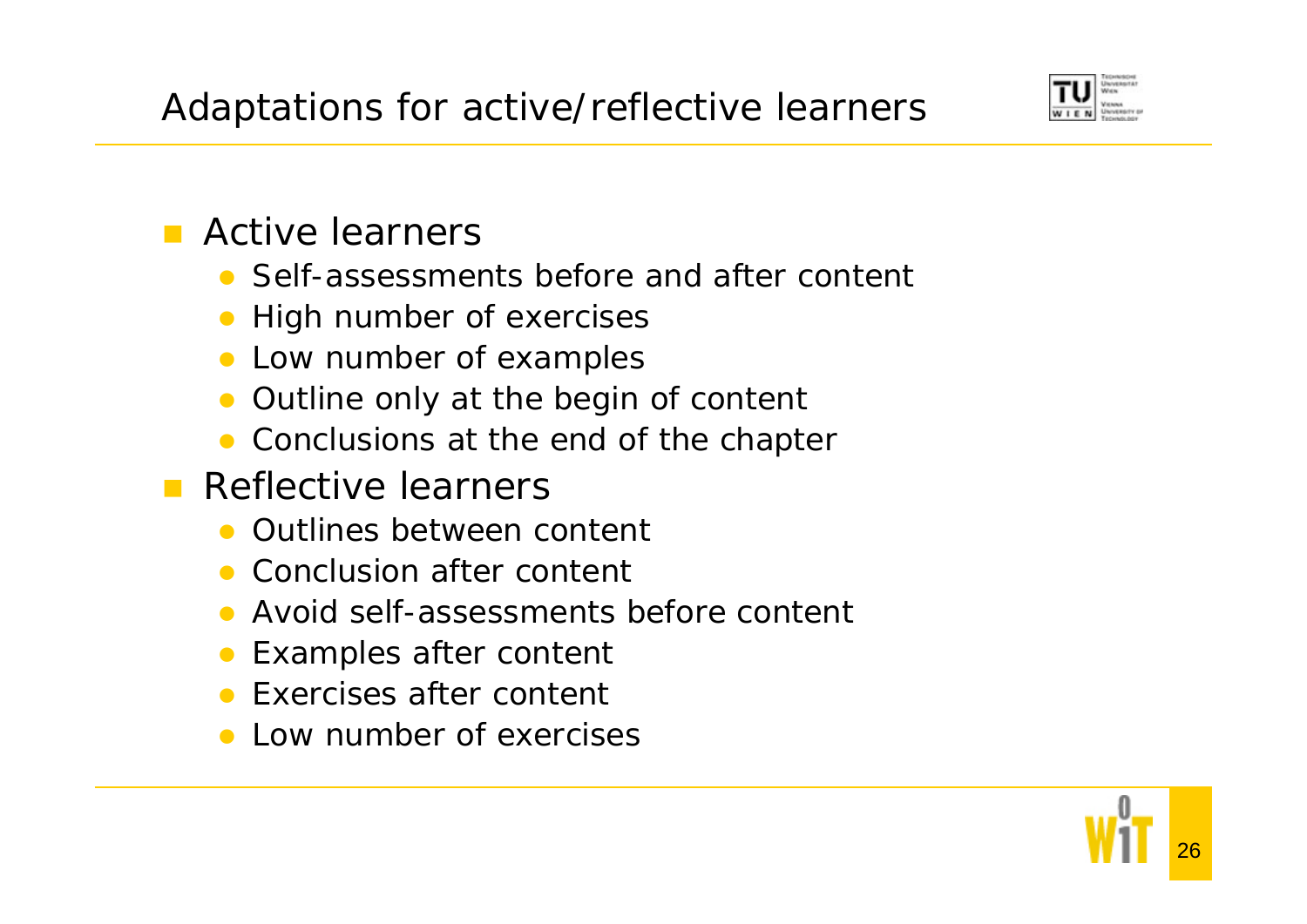

## **Sensing learners**

- $\bullet$ High number of examples
- Examples before content
- Self-assessment after content
- $\bullet$ High number of exercises
- Exercises after content
- **Intuitive learners** 
	- Self-assessment before content
	- **Exercises before content**
	- $\bullet$ Low number of exercises
	- $\bullet$ Low number of examples
	- $\bullet$ Examples after content
	- $\bullet$ Outlines only at the begin of content

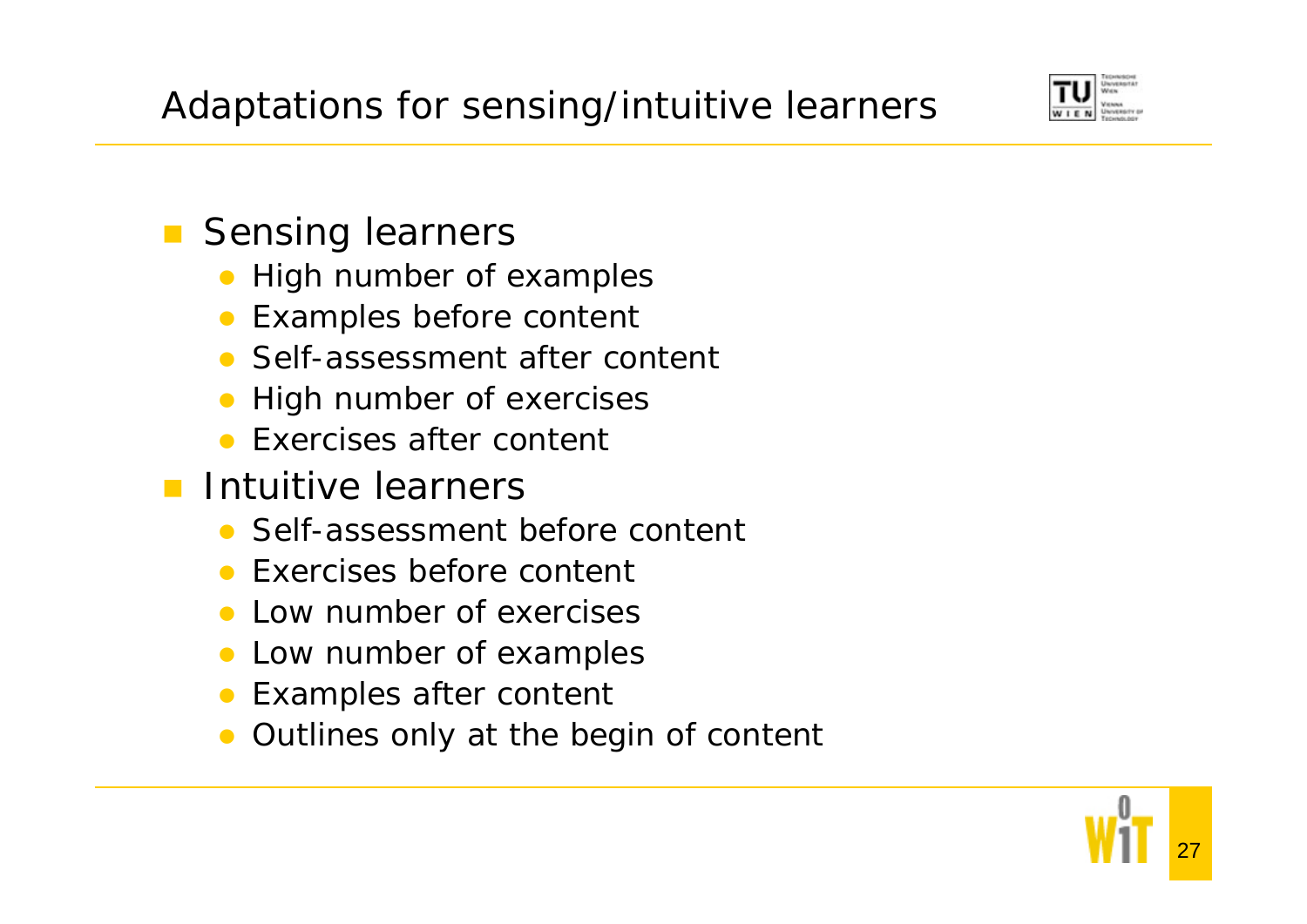

### $\mathcal{L}(\mathcal{A})$ Sequential learners

- $\bullet$ Outlines only at the begin of content
- $\bullet$ Examples after content
- Self-assessment after content
- **Exercises after content**
- **Global learners** 
	- **Outlines between content**
	- Conclusion after content
	- $\bullet$ High number of examples
	- $\bullet$ Avoid self-assessment before content
	- $\bullet$ Avoid examples before content
	- **Avoid exercises before content**

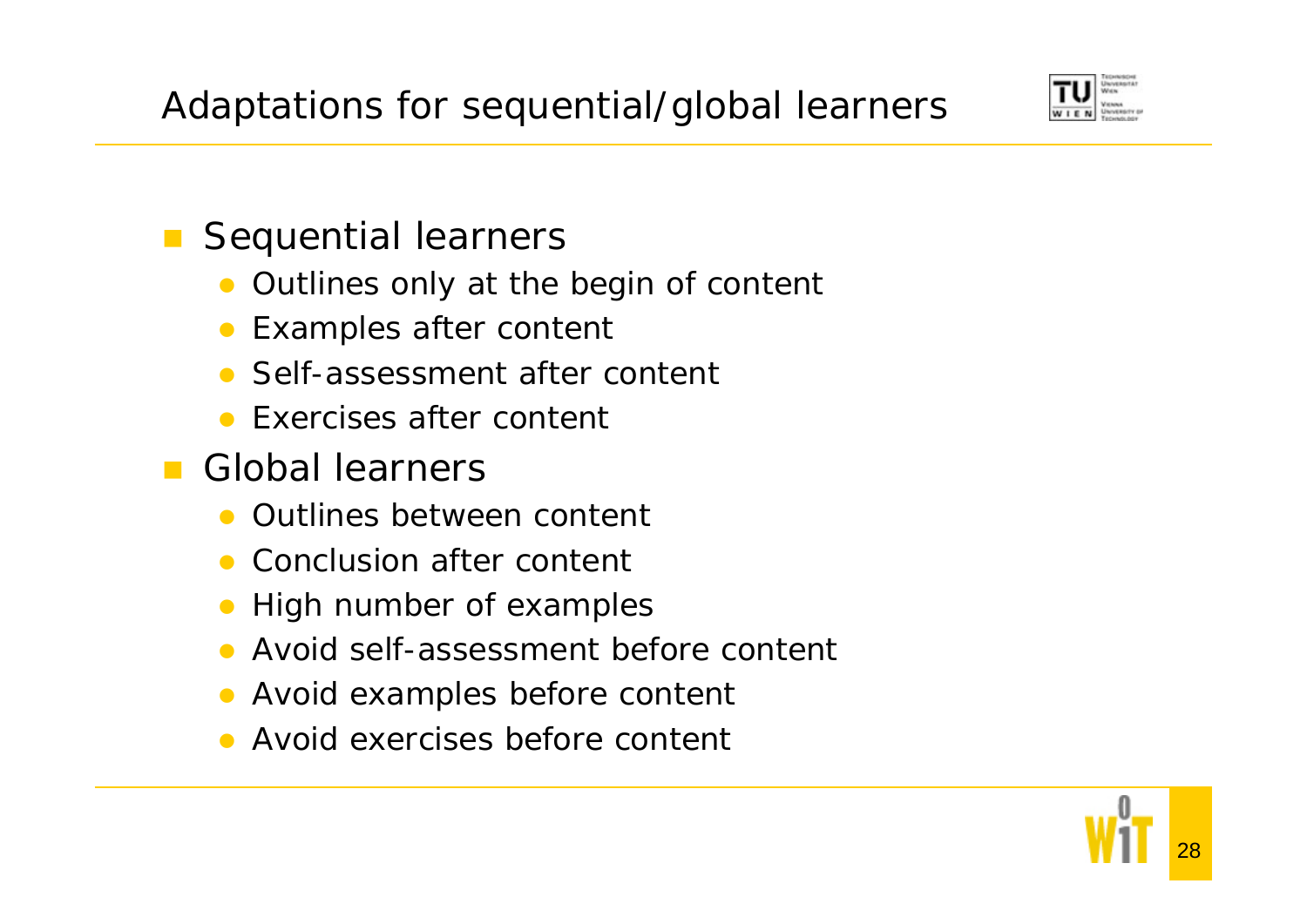

- **Active/Reflective = +11**  $\rightarrow$  **strong active style**
- Sensing/Intuitive =  $-11$   $\rightarrow$  strong intuitive style
- Sequential/Global =  $-11$   $\rightarrow$  strong global style
- Number of Exercises
	- Active  $\rightarrow$  high number
	- $\bullet$ **•** Intuitive  $\rightarrow$  low number
	- $\bullet$ Global  $\rightarrow$  no preference
	- $\rightarrow$  Moderate number of exercises

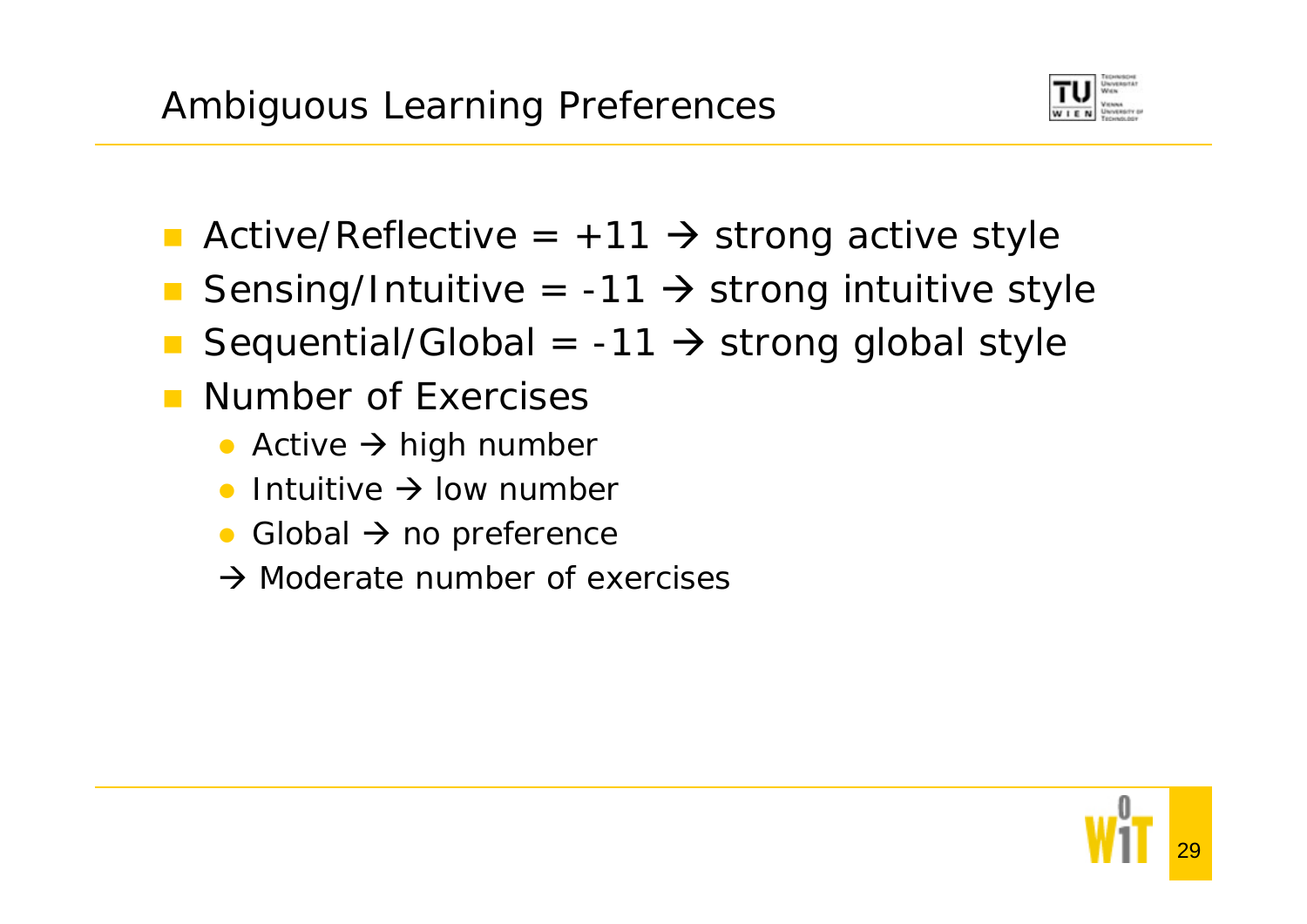

- Implemented add-on for Moodle (Version 1.6.3)
- University course about object-oriented modelling with about 400 students
- **Procedure:** 
	- **•** Students filled out ILS questionnaire
	- Individual course was automatically generated according to their learning styles
	- $\bullet$  Moodle presented the adapted course (as recommendation) to each student
	- Students were nevertheless able to access all learning objects and take a different learning path

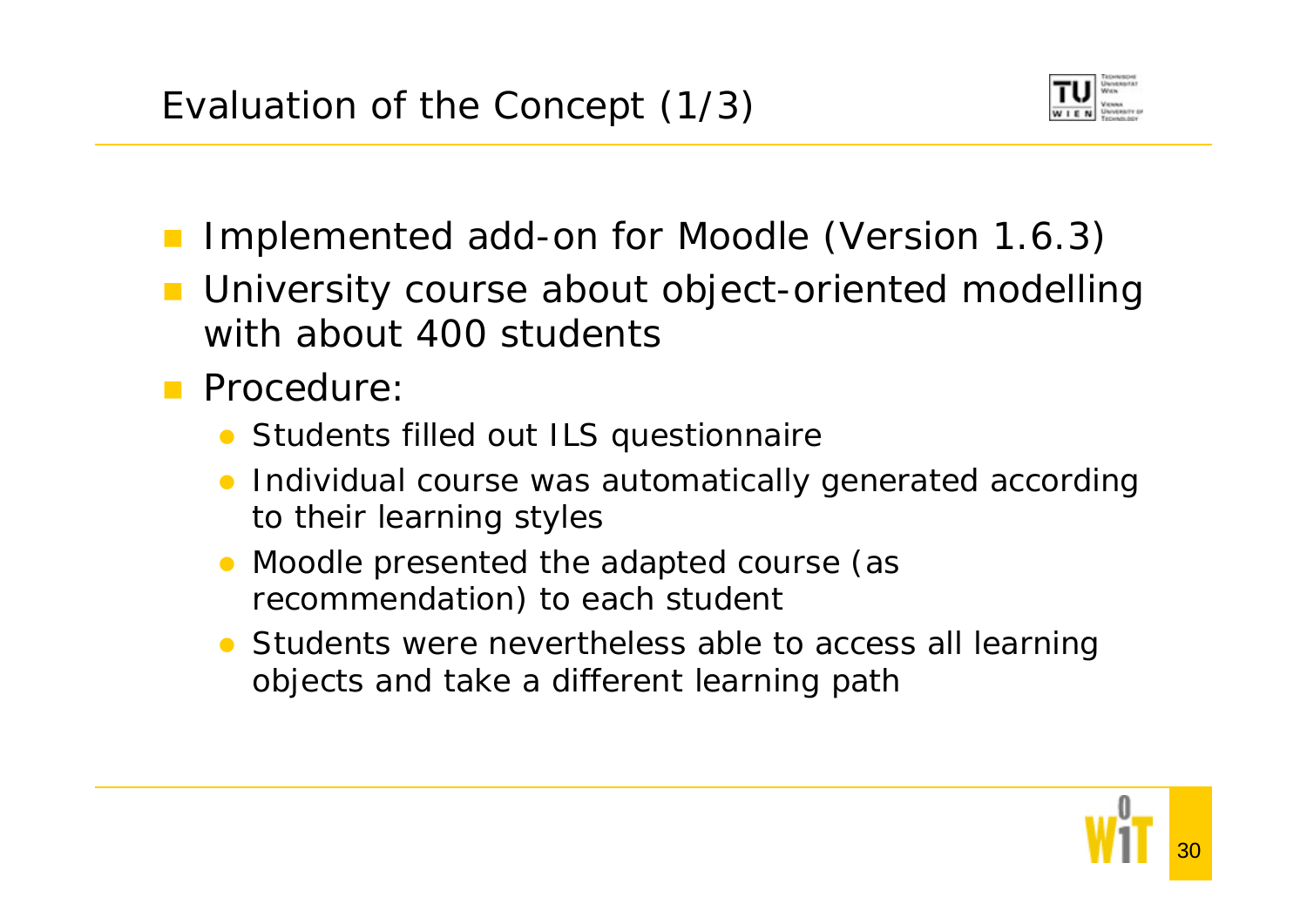

Does adaptivity have an effect on learning?

- $\mathbb{R}^3$  Research design
	- $\bullet$  Three groups:
		- $\circ$  Courses that fits to the students' learning styles (matched group)
		- $\circ$  Courses that do not fit to the students' learning styles (mismatched group)
		- { Standard course which includes all learning objects (standard group)

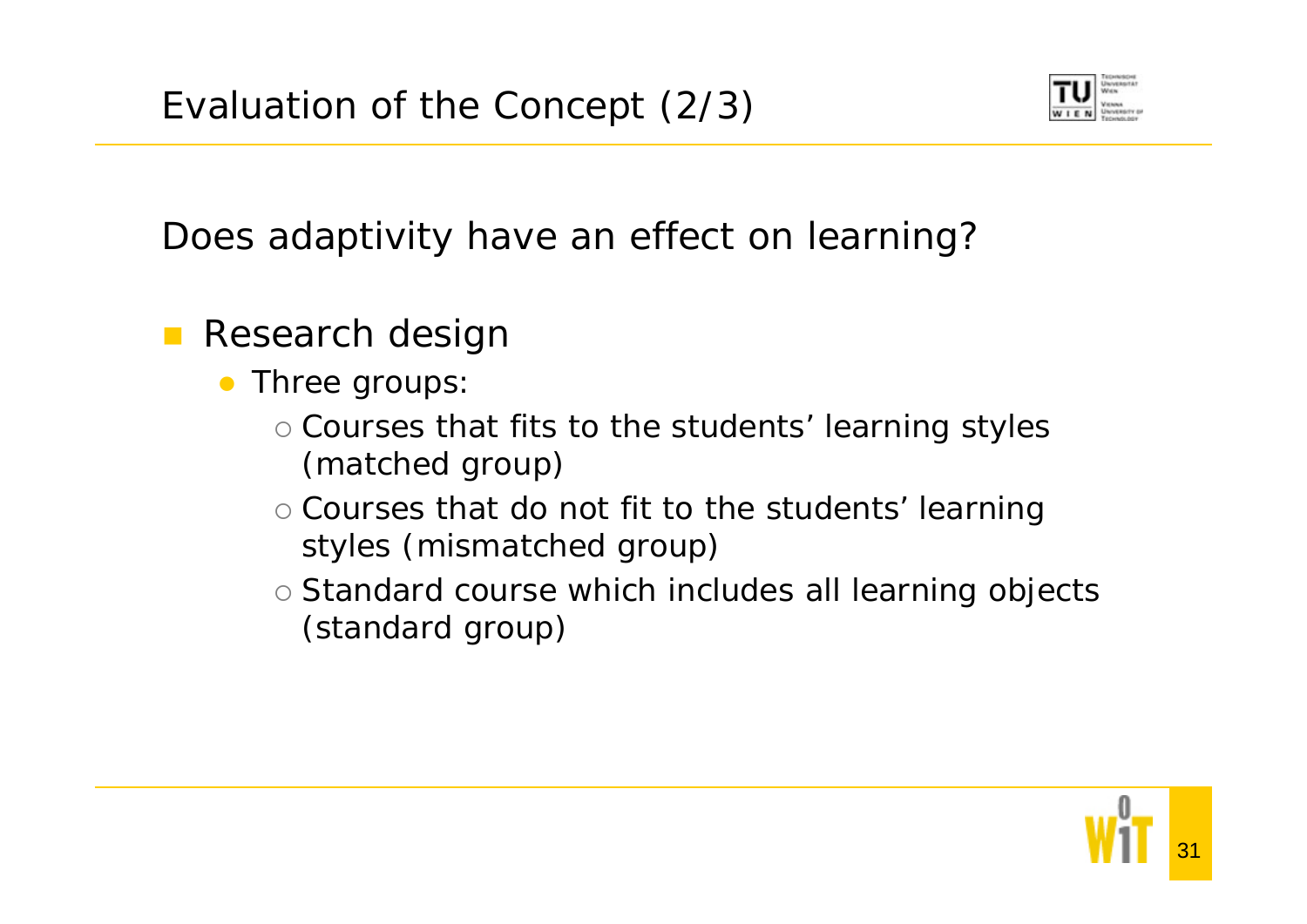

#### $\mathcal{L}^{\mathcal{L}}$ Results:

- Average score on assignments & score on final exam  $\circ$  no significant difference
- Time spent on learning activities
	- Standard > Matchec
	- { Mismatched > Matched
- Number of logins
	- Standard > Matchec
- **•** Number of visited learning activities
	- $\circ$  no significant difference
- Number of requests for additional LOs
	- { Mismatched > Matched
- $\rightarrow$  Students from the matched group spent significant less time in the course but achieved in average equal grades
- $\rightarrow$  Demonstrates positive effect of adaptivity

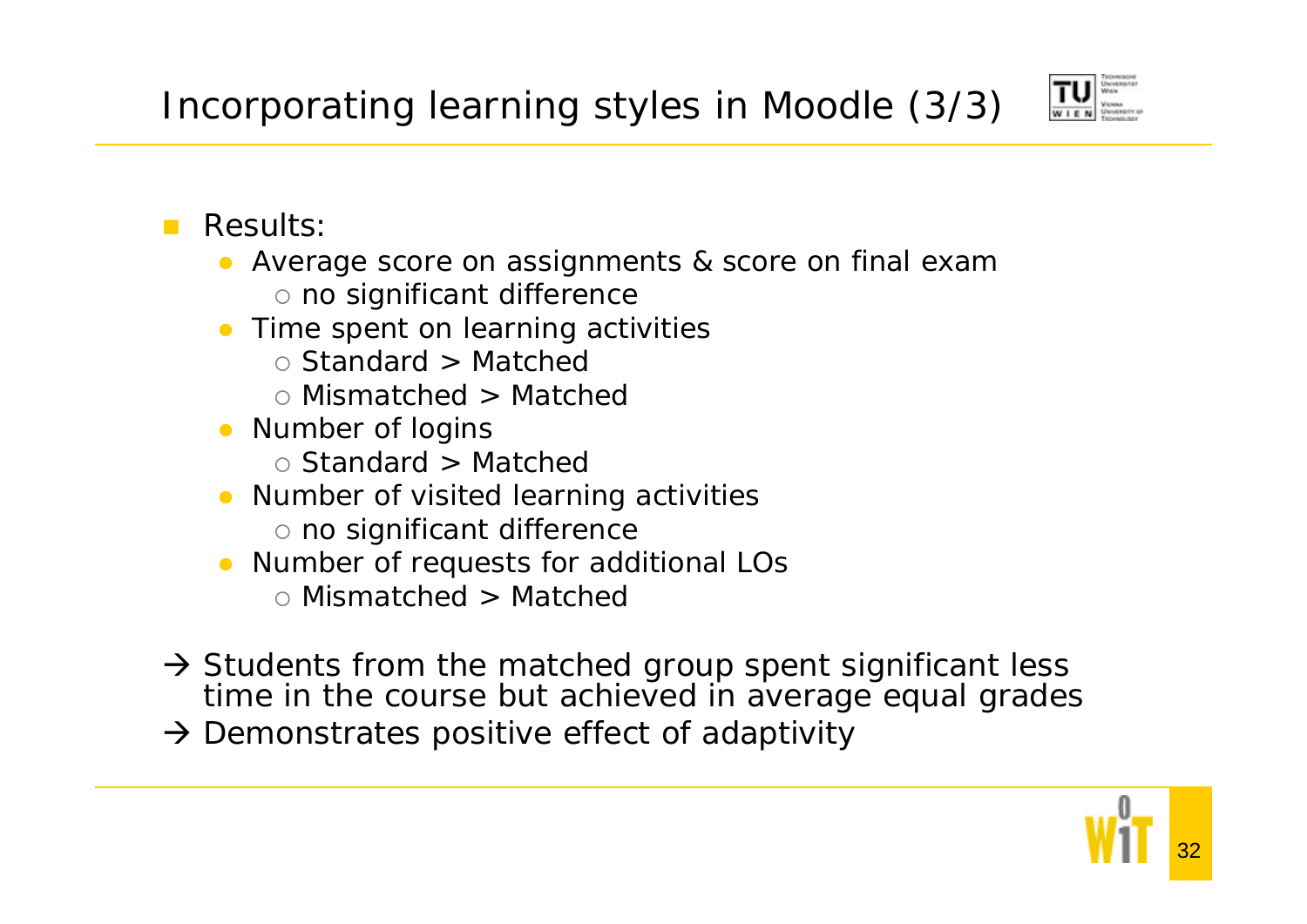

Extending the adaptation mechanism by:

- A generic framework for considering different types of learning objects
	- $\rightarrow$  new types of learning objects can be added
	- $\rightarrow$  new and self-defined adaptation features can be added
- **Additional involvement of learning styles** For example, by providing learners with material to refresh their knowledge after a longer learning break
- Combining adaptivity based on learning styles with other kinds of adaptivity (context, location, …) and other components of the project

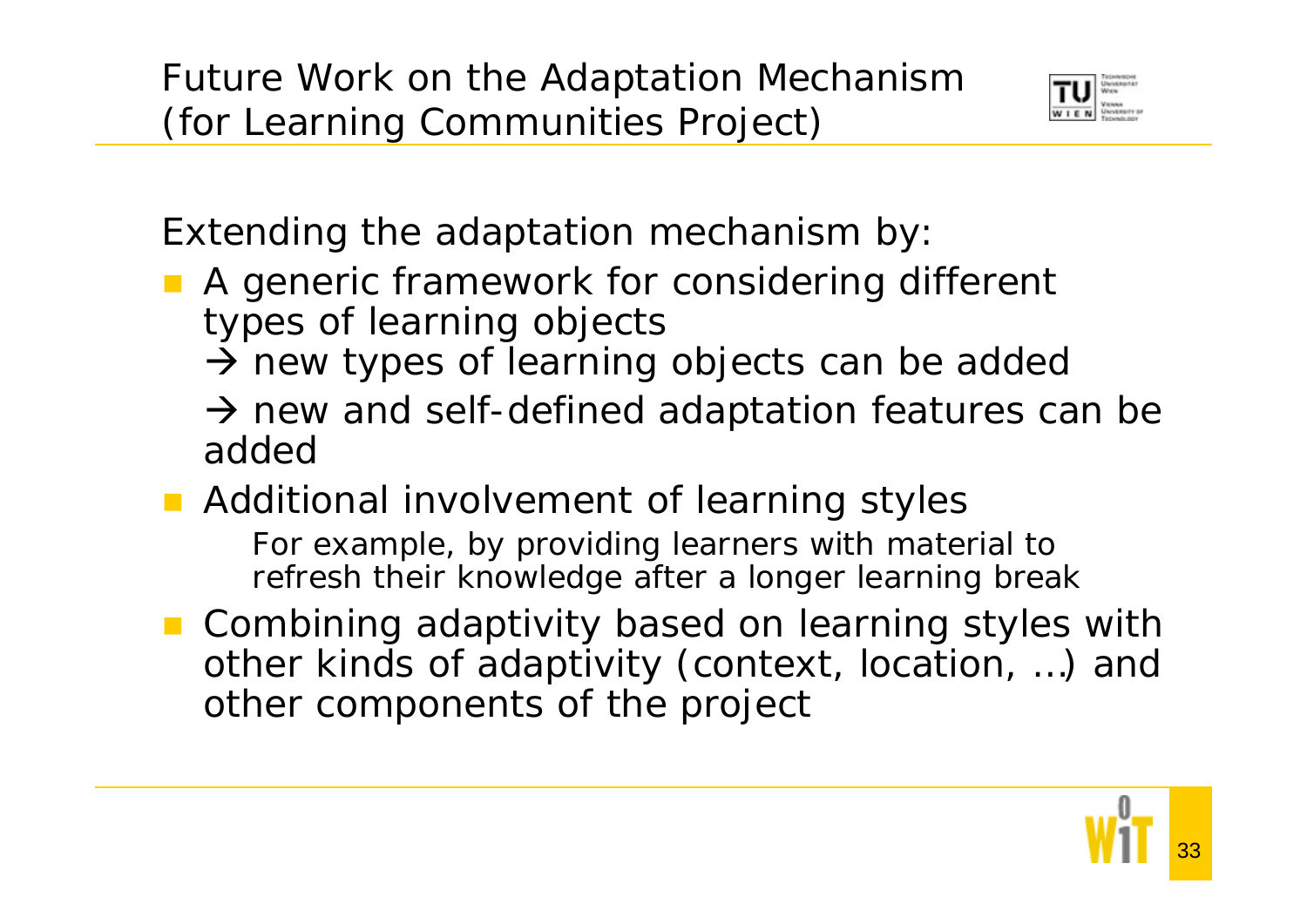

- $\mathcal{L}^{\mathcal{L}}$  Incorporating the individual needs of students in technology enhanced learning is an important issue. Therefore, the needs of learners have to be known and a suitable adaptation strategy has to be adopted.
- **Providing adaptivity in LMS combines the** advantages of LMS and adaptive systems, which leads to a more supportive learning environment for learners